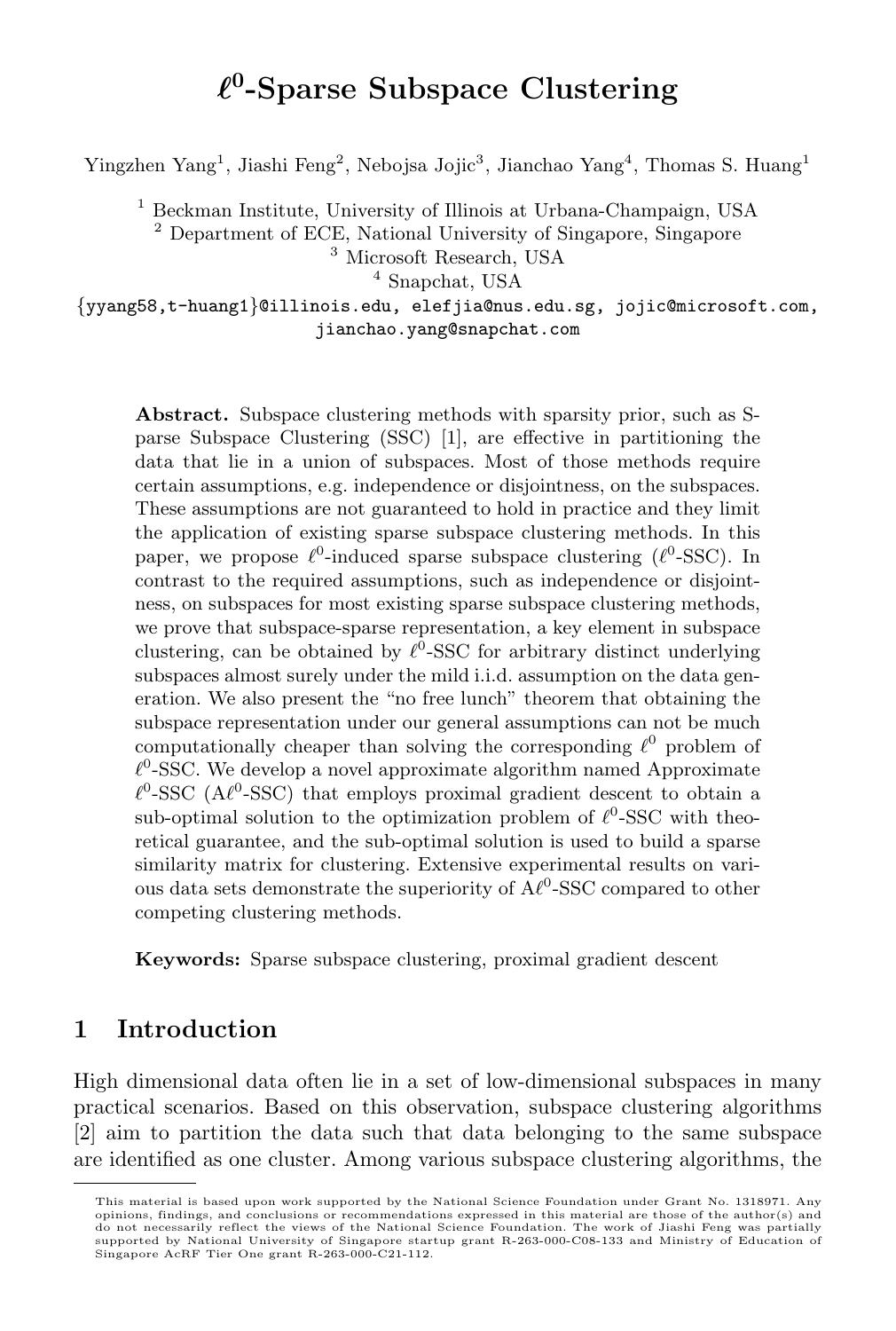ones that employ sparsity prior, such as Sparse Subspace Clustering (SSC) [1], have been proven to be effective in separating the data in accordance with the subspaces that the data lie in under certain assumptions.

Sparse subspace clustering methods construct the sparse similarity graph by sparse representation of the data, where the vertices represent the data. Subspace-sparse representation ensures that vertices corresponding to different subspaces are disconnected in the sparse similarity graph, leading to their compelling performance with spectral clustering [3] applied on such graph. Elhamifar and Vidal [1] prove that when the subspaces are independent or disjoint, subspace-sparse representations can be obtained by solving the canonical sparse coding problem using data as the dictionary under certain conditions on the rank, or singular value of the data matrix and the principle angle between the subspaces. Under the independence assumption on the subspaces, low rank representation [4,5] is also proposed to recover the subspace structures. Relaxing the assumptions on the subspaces to allowing overlapping subspaces, the Greedy Subspace Clustering [6] and the Low-Rank Sparse Subspace Clustering [7] achieve subspace-sparse representation with high probability. However, their results rely on the semi-random model or full-random model which assumes that the data in each subspace are generated i.i.d. uniformly on the unit sphere in that subspace as well as certain additional conditions on the size and dimensionality of the data. In addition, the geometric analysis in [8] also adopts the semi-random model and it handles overlapping subspaces. Noisy SSC proposed in [9] handles noisy data that lie in disjoint or overlapping subspaces.

To avoid the non-convex optimization problem incurred by  $\ell^0$ -norm, most of the sparse subspace clustering or sparse graph based clustering methods use *ℓ* 1 norm  $[10,11,12,1,13,14]$  or  $\ell^2$ -norm with thresholding  $[15]$  to impose sparsity on the constructed similarity graph. In addition,  $\ell^1$ -norm has been widely used as a convex relaxation of  $\ell^0$ -norm for efficient sparse coding algorithms [16,17,18]. On the other hand, sparse representation methods such as [19] that directly optimize objective function involving  $\ell^0$ -norm demonstrate compelling performance compared to its  $\ell^1$ -norm counterpart. It remains an interesting question whether sparse subspace clustering equipped with  $\ell^0$ -norm, which is the origination of the sparsity that counts the number of nonzero elements, has advantage in obtaining the subspace-sparse representation. In this paper, we propose  $\ell^0$ -induced sparse subspace clustering which employs  $\ell^0$ -norm to enforce the sparsity of representation, and present a novel A*ℓ* 0 -SSC for optimization. This paper offers two major contributions:

1 **We propose the** *ℓ* 0 **-induced Subspace Subspace Clustering method and prove that it almost surely renders the desired subspace-sparse representation.** We present the theory of the  $\ell^0$ -induced sparse subspace clustering ( $\ell^0$ -SSC), which shows that  $\ell^0$ -SSC gives subspace-sparse representation almost surely under minimum assumptions on the underlying subspaces the data lie in, i.e. subspaces are distinct. To the best of our knowledge, this is the mildest assumption on the subspaces compared to most existing sparse subspace clustering methods. Furthermore, our theory pre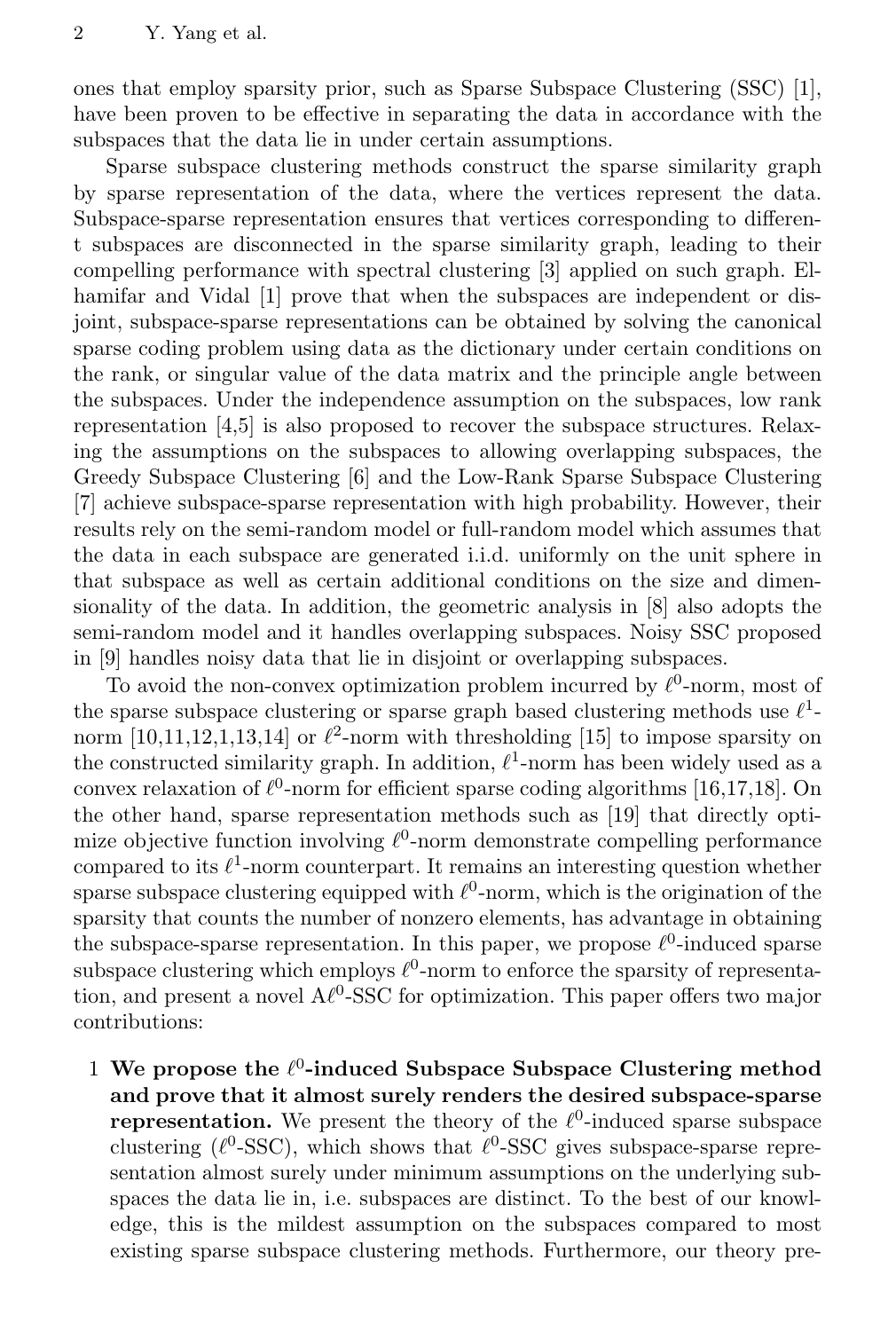sented in Theorem 1 assumes that the data in each subspace are generated i.i.d. from arbitrary continuous distribution supported on that subspace, which is milder than the assumption of semi-random model in [6] and [7] that assume the data are i.i.d. uniformly distributed on the unit sphere in each subspace. Moreover, we prove that under the general conditions in Theorem 1, finding subspace representation can not be computationally cheaper than solving the corresponding  $\ell^0$  problem. In fact, if there is an algorithm that obtains subspace representation for each data point, then it can be used to get the optimal solution to the  $\ell^0$  problem for  $\ell^0$ -SSC by an additional step of polynomial complexity.

2 **We propose Approximate** *ℓ* 0 **-SSC to efficiently obtain an approximate solution to the problem of** *ℓ* 0 **-SSC with theoretical guarantee.** The optimization problem of  $\ell^0$ -SSC is NP-hard and it is impractical to directly pursue the global optimal solution. Instead, we develop an approximate algorithm named Approximate *ℓ* 0 -SSC (A*ℓ* 0 -SSC) which obtains a sub-optimal solution for  $\ell^0$ -SSC by proximal gradient descent method with theoretical guarantee. Under certain assumptions on the sparse eigenvalues of the data, the sub-optimal solution by  $A\ell^0$ -SSC is a critical point of the original objective, and the bound for the  $\ell^2$ -distance between such sub-optimal solution and the global optimal solution is given. It should be emphasized that the techniques we develop to derive such bound could be applied to more general optimization problems of sparse coding using proximal gradient descent, so as to obtain the gap between the sub-optimal solution and the global solution to the associated  $\ell^0$  problem.

Similar to SSC, the sub-optimal solution by  $A\ell^0$ -SSC is used to build a sparse similarity matrix upon which spectral clustering is performed to obtain the data clusters. Extensive experimental results on various real data sets show the impressive performance of  $A\ell^0$ -SSC compared to other competing clustering methods including SSC.

The remaining parts of the paper are organized as follows. The representative subspace clustering methods, SSC [1], are introduced in the next subsection. The theoretical property of  $\ell$ <sup>0</sup>-SSC, detailed formulation of A $\ell$ <sup>0</sup>-SSC and theoretical guarantee on the obtained sub-optimal solution are illustrated. We then show the clustering performance of the proposed models, and conclude the paper. We use bold letters for matrices and vectors, and regular lower letter for scalars throughout this paper. The bold letter with superscript indicates the corresponding column of a matrix, and the bold letter with subscript indicates the corresponding element of a matrix or vector.  $\|\cdot\|_F$  and  $\|\cdot\|_p$  denote the Frobenius norm and the  $\ell^p$ -norm, and diag(⋅) indicates the diagonal elements of a matrix.

### **1.1 Sparse Subspace Clustering and** *ℓ* **1 -Graph**

SSC [1] and  $\ell^1$ -graph [10,11] employ the broadly used sparse representation [20,21,22,13] of the data to construct the sparse similarity graph. With the data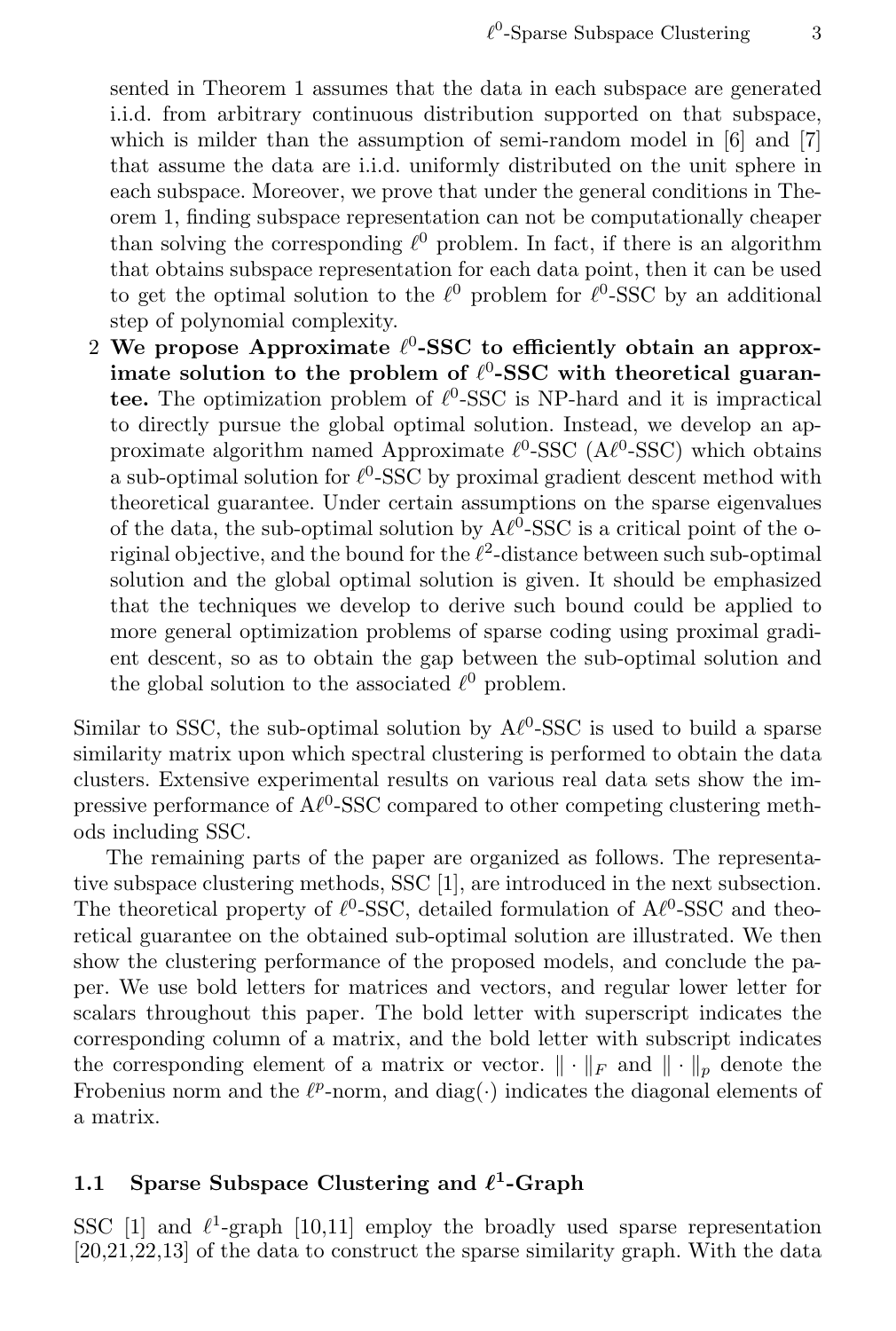$X = [\mathbf{x}_1, \dots, \mathbf{x}_n] \in \mathbb{R}^{d \times n}$  where *n* is the size of the data and *d* is the dimensionality, SSC and  $\ell^1$ -graph solves the following sparse coding problem:

$$
\min_{\alpha} \|\alpha\|_1 \quad s.t. \; \mathbf{X} = \mathbf{X}\alpha, \; \text{diag}(\alpha) = \mathbf{0} \tag{1}
$$

Both SSC and  $\ell^1$ -graph construct a sparse similarity graph  $G = (\mathbf{X}, \mathbf{W})$  where the data *X* are represented as vertices, **W** of size  $n \times n$  is the weighted adjacency matrix of G, and  $\mathbf{W}_{ij}$  indicates the edge weight, or the similarity between  $\mathbf{x}_i$ and  $\mathbf{x}_i$ , **W** is a sparse similarity matrix set by the sparse codes  $\alpha$  as below:

$$
\mathbf{W}_{ij} = (|\boldsymbol{\alpha}_{ij}| + |\boldsymbol{\alpha}_{ji}|)/2 \quad 1 \le i, j \le n \tag{2}
$$

There is an edge between  $\mathbf{x}_i$  and  $\mathbf{x}_j$  if and only if  $\mathbf{W}_{ij} \neq 0$ . Furthermore, if the underlying subspaces that the data lie in are independent or disjoint, Elhamifar and Vidal [1] proves that the optimal solution to (1) is the subspace-sparse representation under several additional conditions. *The sparse representation α<sup>i</sup> is called subspace-sparse representation if the nonzero elements of*  $\alpha^{i}$ , namely *the sparse representation of the datum* **x***i, correspond to the data points in the same subspace as* **x***<sup>i</sup>* . Therefore, vertices corresponding to different subspaces are disconnected in the sparse similarity graph. With the subsequent spectral clustering [3] applied on such sparse similarity graph, compelling clustering performance is achieved. Allowing some tolerance for inexact representation, robust sparse subspace clustering methods such as [9,23] turn to solve the following Lasso-type problem for SSC and *ℓ* 1 -graph:

$$
\min_{\bm{\alpha}} \|\bm{\alpha}\|_1 \quad s.t. \; \|\bm{X} - \bm{X}\bm{\alpha}\|_F \leq \delta, \; \text{diag}(\bm{\alpha}) = \bm{0}
$$

which is equivalent to the following problem

$$
\min_{\alpha} \|\mathbf{X} - \mathbf{X}\alpha\|_{F}^{2} + \lambda_{\ell^{1}} \|\alpha\|_{1} \quad s.t. \text{ diag}(\alpha) = \mathbf{0}
$$
\n(3)

where  $\lambda_{\ell^1} > 0$  is a weighting parameter for the  $\ell^1$  term.

**Table 1.** Assumptions on the subspaces and random data generation (for randomized part of the algorithm) for different subspace clustering methods. *D*<sup>1</sup> means the data in each subspace are generated i.i.d. uniformly on the unit sphere in that subspace, and *D*<sup>2</sup> means the data in each subspace are generated i.i.d. from arbitrary continuous distribution supported on that subspace. Note that  $S_1 < S_2 < S_3 < S_4$ ,  $D_1 < D_2$ , where the assumption on the right hand side of *<* is milder than that on the left hand side. The methods that are based on these assumptions are listed as follows.  $S_1$ : [4,5]; *S*2:[1]; *S*3:[6,7,9,8]; *D*1: [6,7,8,23].

| Assumption on Subspaces                       | Explanation                                                                                                                                       |
|-----------------------------------------------|---------------------------------------------------------------------------------------------------------------------------------------------------|
| $S_1$ :Independent Subspaces                  | $\text{Dim}[\mathcal{S}_1 \oplus \mathcal{S}_2 \ldots \mathcal{S}_K] = \sum \text{Dim}[\mathcal{S}_k]$                                            |
| $S_2$ :Disjoint Subspaces                     | $S_k \cap S_{k'} = 0$ for $k \neq k'$                                                                                                             |
| $S_3$ :Overlapping Subspaces                  | $1 \leq \text{Dim}[\mathcal{S}_k \cap \mathcal{S}_{k'}] < \min\{\text{Dim}[\mathcal{S}_k], \text{Dim}[\mathcal{S}_{k'}]\}\ \text{for } k \neq k'$ |
| $S_4$ :Distinct Subspaces ( $\ell^0$ -SSC)    | $S_k \neq S_{k'}$ for $k \neq k'$                                                                                                                 |
| Assumption on Random Data Generation          | Explanation                                                                                                                                       |
| $D_1$ :Semi-Random Model or Full-Random Model | i.i.d. uniformly on the unit sphere.                                                                                                              |
| $D_2$ :IID $(\ell^0$ -SSC)                    | i.i.d. from arbitrary continuous distribution.                                                                                                    |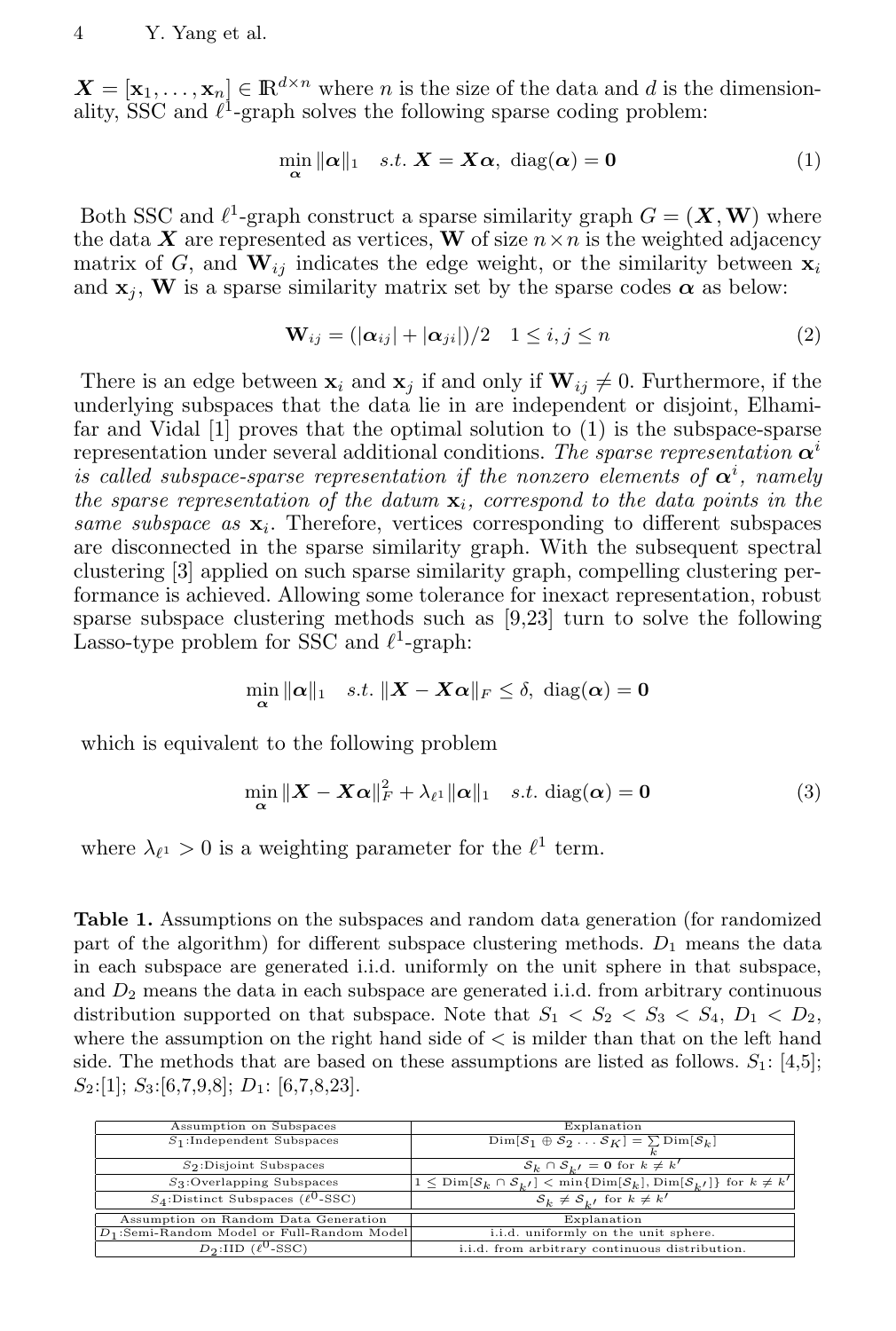# **2** *ℓ* **0 -Induced Sparse Subspace Clustering**

In this paper, we propose  $\ell^0$ -induced Sparse Subspace Clustering ( $\ell^0$ -SSC), which solves the following  $\ell^0$  problem:

$$
\min_{\alpha} \|\alpha\|_0 \quad s.t. \ \mathbf{X} = \mathbf{X}\alpha, \ \mathrm{diag}(\alpha) = \mathbf{0} \tag{4}
$$

And the solution to the above problem is used to build a sparse similarity graph for clustering. We then give the theorem about  $\ell^0$ -induced almost surely subspace-sparse representation, and the proof is presented in the supplementary document for this paper.

**Theorem 1** *(ℓ* 0 *-Induced Almost Surely Subspace-Sparse Representation) Suppose the data*  $\mathbf{X} = [\mathbf{x}_1, \dots, \mathbf{x}_n] \in \mathbb{R}^{d \times n}$  *lie in a union of K distinct subspaces*  $\{\mathcal{S}_k\}_{k=1}^K$  of dimensions  $\{d_k\}_{k=1}^K$ , i.e.  $\mathcal{S}_k \neq \mathcal{S}_{k'}$  for  $k \neq k'$ . Let  $\mathbf{X}^{(k)} \in \mathbb{R}^{d \times n_k}$ *denote the data that belong to subspace*  $S_k$ *, and*  $\sum K$  $\sum_{k=1}^{\infty} n_k = n$ . When  $n_k \geq d_k + 1$ , if *the data belonging to each subspace are generated i.i.d. from arbitrary unknown continuous distribution supported on that subspace,*<sup>1</sup> *then with probability* 1*, the optimal solution to (4), denoted by*  $\alpha^*$ , *is a subspace-sparse representation, i.e. nonzero elements in α<sup>∗</sup><sup>i</sup> corresponds to the data that lie in the same subspace as* **x***i.*

*Proof (Sketch of the proof ).* It can be verified that that the probability measure of "inter-subspace hyperplane" is 0, and we defer the details to the supplementary.

According to Theorem 1,  $\ell^0$ -SSC (4) obtains the subspace-sparse representation almost surely under minimum assumption on the subspaces, i.e. it only requires that the subspaces be distinct. To the best of our knowledge, this is the mildest assumption on the subspaces for most existing sparse subspace clustering methods. Moreover, the only assumption on the data generation is that the data in each subspace are i.i.d. random samples from arbitrary continuous distributions supported on that subspace. In the light of assumed data distribution, such assumption on the data generation is much milder than the assumption of the semi-random model in [6,7,8] (note that the data can always be normalized to have unit norm and reside on the unit sphere). Table 1 summarizes different assumptions on the subspaces and random data generation for different subspace clustering methods including sparse subspace clustering methods. It can be seen that  $\ell$ <sup>0</sup>-SSC has mildest assumption on both subspaces and the random data generation. Note that Theorem 1 is also free from the geometric assumptions such as those involving subspace incoherence in [7,8].

The  $\ell^0$  sparse representation problem (4) is known to be NP-hard. One may ask if there is a shortcut to the almost surely subspace-sparse representation under the conditions in Theorem 1. We show that such shortcut is almost surely

<sup>1</sup> Continuous distribution here indicates that the data distribution is non-degenerate in the sense that the probability measure of any hyperplane of dimension less than that of the subspace is 0.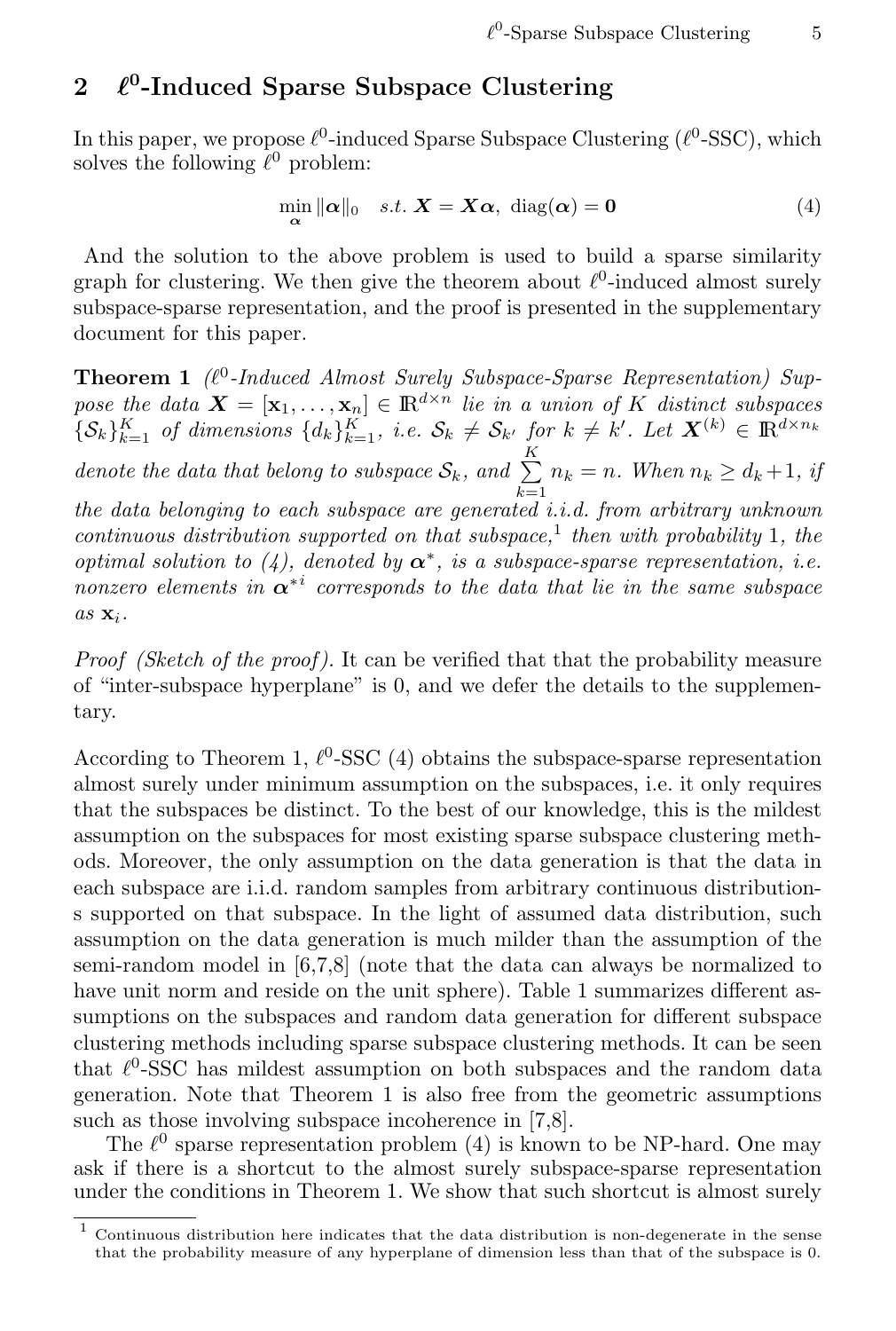impossible. Namely, suppose there is an algorithm which, for each data point **x***<sup>i</sup>* , can find the data from the same subspace as  $\mathbf{x}_i$  that linearly represent  $\mathbf{x}_i$ , then such representation almost surely leads to the solution to the  $\ell^0$  problem:

$$
\min_{\alpha^i} \|\alpha^i\|_0 \quad s.t. \; \mathbf{x}_i = \mathbf{X}\alpha^i, \; \alpha_{ii} = 0 \tag{5}
$$

**Theorem 2** *(There is "no free lunch" for obtaining subspace representation under the general conditions of Theorem 1) Under the assumptions of Theorem 1, if there is an algorithm which, for any data point*  $\mathbf{x}_i \in \mathcal{S}_k$ ,  $1 \leq i \leq n, 1 \leq k \leq K$ , *can find the data from the same subspace as*  $\mathbf{x}_i$  *that linearly represent*  $\mathbf{x}_i$ *, i.e.* 

$$
\mathbf{x}_i = \mathbf{X}\boldsymbol{\beta} \quad (\boldsymbol{\beta}_i = 0) \tag{6}
$$

*where nonzero elements of*  $\beta$  *correspond to the data that lie in the subspace*  $S_k$ *. Then, with probability* 1*, solution to the*  $\ell^0$  *problem* (5) can be obtained from  $\beta$  $in \mathcal{O}(\hat{n}^3)$  *time, where*  $\hat{n}$  *is the number of nonzero elements in*  $\beta$ *.* 

Therefore, we have the interesting "no free lunch" conclusion: with probability 1, finding the subspace representation for each data point  $\mathbf{x}_i$  can not be much computationally cheaper than solving the  $\ell^0$  sparse representation (5).

It should be emphasized that our theoretical results on  $\ell$ <sup>0</sup>-SSC is significantly different from that in [24]. First, our results are developed under the widely used randomized subspace clustering models, while the recovered subspaces are supposed to form a minimal union-of-subspace structure in [24]. In addition, Theorem 1 shows that any global optimal solution to  $\ell^0$ -SSC can almost surely recover any unknown underlying subspaces, considering that there can be multiple globally optimal solutions to  $\ell$ <sup>0</sup>-SSC. In contrast, given an underlying unknown minimal union-of-subspace structure, [24] does not show which globally optimal solution to  $\ell$ <sup>0</sup>-SSC can recover such minimal union-of-subspace structure.

Note that SSC-OMP [25] adopts Orthogonal Matching Pursuit (OMP) [26] to choose neighbors for each datum in the sparse similarity graph, which can be interpreted as approximately solving the  $\ell^0$  problem (5) for  $1 \leq i \leq n$ . However, SSC-OMP does not present the nice theoretical properties of the  $\ell^0$ -SSC shown above. Moreover, we give the theory about the distance between the sub-optimal solution by our  $A\ell^0$ -SSC and the global optimal solution to the  $\ell^0$ -SSC problem under the assumption on the sparse eigenvalues of the data matrix. Extensive experimental results show the significant performance advantage of  $A\ell^0$ -SSC over the SSC-OMP.

# **3** Approximate  $\ell^0$ -SSC (A $\ell^0$ -SSC)

Solving the  $\ell$ <sup>0</sup>-SSC problem exactly is NP-hard, therefore, we introduce an approximate algorithm for  $\ell^0$ -SSC in this section with theoretical guarantee.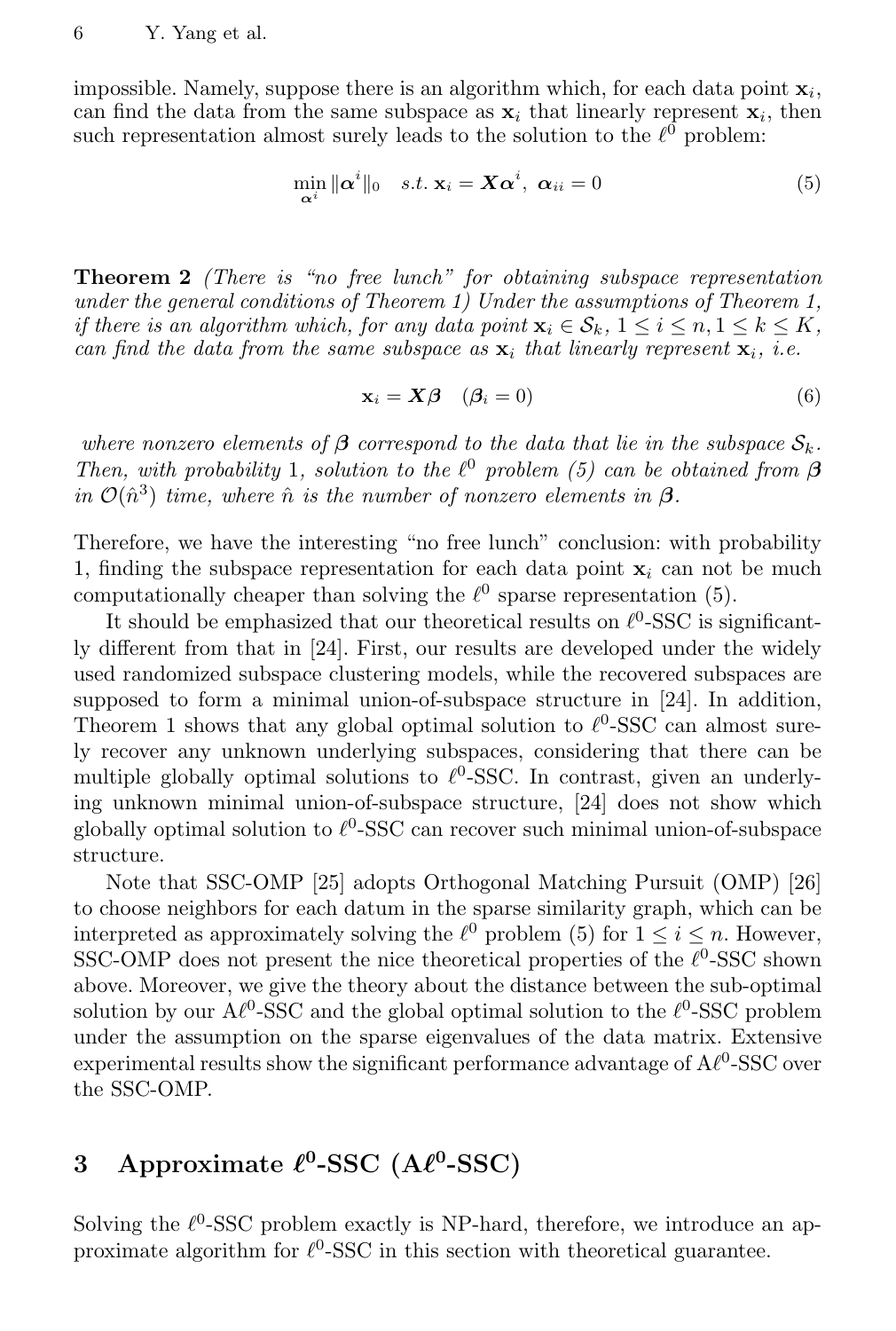### **3.1 Optimization of A***ℓ* **0 -SSC**

Similar to the case of SSC and  $\ell^1$ -graph, by allowing tolerance for inexact representation, we turn to optimize the following  $\ell^0$  problem <sup>2</sup> for  $\ell^0$ -SSC.

$$
\min_{\alpha \in \mathbb{R}^{n \times n}, \text{diag}(\alpha) = 0} L(\alpha) = \| \boldsymbol{X} - \boldsymbol{X}\alpha \|_{F}^{2} + \lambda \|\alpha\|_{0}
$$
(7)

Problem (7) is NP-hard, and it is impractical to seek for its global optimal solution. The literature extensively resorts to approximate algorithms, such as Orthogonal Matching Pursuit [26], or that use surrogate functions [27], for  $\ell^0$ problems. In this paper we present  $A\ell^0$ -SSC that employs proximal gradient descent (PGD) method to optimize (7) and obtains a sub-optimal solution with theoretical guarantee. The sub-optimal solution is used to build a sparse similarity matrix for clustering. In the following text, the superscript with bracket indicates the iteration number of PGD. Note that problem (7) is equivalent to a set of problems

$$
\min_{\alpha^i \in \mathbb{R}^n, \alpha_i^i = 0} L(\alpha^i) = \|\mathbf{x}_i - \mathbf{X}\alpha^i\|_2^2 + \lambda \|\alpha^i\|_0
$$
\n(8)

for  $1 \leq i \leq n$ . We describe PGD for optimizing  $L(\alpha^i)$  with respect to the sparse code of the *i*-th data point, i.e.  $\alpha^i$ , for any  $1 \leq i \leq n$ . We initialize  $\alpha$  as  $\alpha^{(0)} = \alpha_{\ell^1}$  and  $\alpha_{\ell^1}$  is the sparse codes generated by solving (3) with  $\lambda_{\ell^1} = \lambda$ . The data matrix  $X$  is normalized such that each column has unit  $\ell^2$ -norm.

In *t*-th iteration of PGD for  $t \geq 1$ , gradient descent is performed on the squared loss term of  $L(\alpha^i)$ , i.e.  $Q(\alpha^i) = ||\mathbf{x}_i - \mathbf{X}\alpha^i||_2^2$ , to obtain

$$
\tilde{\boldsymbol{\alpha}^{i}}^{(t)} = \boldsymbol{\alpha}^{i(t-1)} - \frac{2}{\tau s} (\boldsymbol{X}^\top \boldsymbol{X} \boldsymbol{\alpha}^{i(t-1)} - \boldsymbol{X}^\top \mathbf{x}_i)
$$
\n(9)

where  $\tau$  is any constant that is greater than 1. *s* is the Lipschitz constant for the gradient of function  $Q(\cdot)$ , *s* is usually chosen as two times the largest eigenvalue of  $X^{\top}X$ . Due to the sparsity of  $\alpha^{i}$ , it is shown in Lemma 1 that *s* can be much smaller which also ensures the shrinkage of the support of the sequence  ${a^{i(t)}}_t$  and the decline of the objective function.  ${\alpha^{i(t)}}$  is then the solution to the following  $\ell^0$  regularized problem:

$$
\boldsymbol{\alpha}^{i(t)} = \underset{\mathbf{v} \in \mathbb{R}^n, \mathbf{v}_i = 0}{\arg \min} \frac{\tau s}{2} \|\mathbf{v} - \tilde{\boldsymbol{\alpha}}^{i(t)}\|_2^2 + \lambda \|\mathbf{v}\|_0 \tag{10}
$$

It can be verified that (10) has closed-form solution, and the *j*-th element of  $\alpha^{i(t)}$  is

$$
\boldsymbol{\alpha}_j^{i(t)} = \begin{cases} 0 & : \ |\tilde{\boldsymbol{\alpha}}_j^{i(t)}| < \sqrt{\frac{2\lambda}{\tau s}} \text{ or } i = j \\ \tilde{\boldsymbol{\alpha}}_j^{i(t)} & : \text{ otherwise} \end{cases} \tag{11}
$$

for  $1 \leq i \leq n$ . The iterations start from  $t = 1$  and continue until the sequence  ${L(\alpha^{i^{(t)}})}_t$  or  ${\alpha^{i^{(t)}}}_t$  converges or maximum iteration number is achieved,

<sup>2</sup> Even one would stick to the very original formulation without noise tolerance, (4) is still equivalent to (7) with some Lagrangian multiplier *λ*.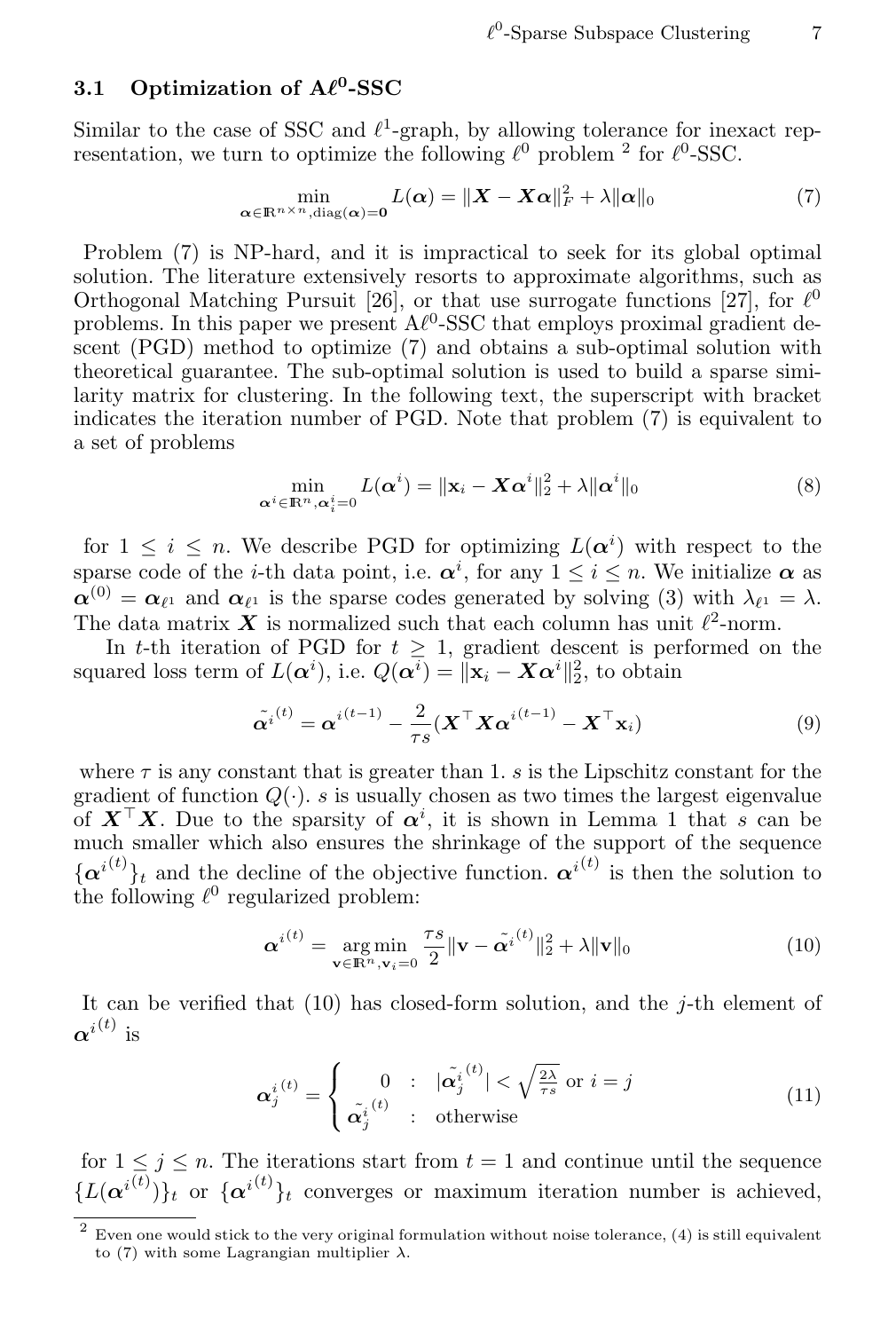then a sub-optimal solution is obtained. A sparse similarity matrix is built by the sub-optimal solution upon which spectral clustering is performed to get the clustering result, as described in Algorithm 1 for  $A\ell^0$ -SSC. The time complexity of PGD method is  $\mathcal{O}(Mn^2)$  where M is the number of iterations (or maximum number of iterations) for PGD.

### **Algorithm 1** Data Clustering by Approximate  $\ell^0$ -SSC ( $A\ell^0$ -SSC)

#### **Input:**

The data set  $\mathbf{X} = {\mathbf{x}_i}_{i=1}^n$ , the number of clusters *c*, the parameter  $\lambda$  for  $A\ell^0$ -SSC, maximum iteration number  $M$ , stopping threshold  $\varepsilon$ .

- 1: Initialize the coefficient matrix as  $\alpha^{(0)} = \alpha_{\ell^1}$ .
- 2: **for** 1 *≤ i ≤ n* **do**
- 3: Obtain the sub-optimal solution  $\tilde{\alpha}^i$  by PGD with (9) and (11) starting from *t* = 1. The iteration terminates either  $\{\alpha^{i(t)}\}_t$  or  $\{L(\alpha^{i(t)})\}_t$  converges under the threshold *ε* or maximum iteration number is achieved (note that the optimization for  $1 \leq i \leq n$  is performed in parallel).
- 4: **end for**
- 5: Obtain the resultant coefficient matrix  $\tilde{\boldsymbol{\alpha}}$  where the *i*-th column is  $\tilde{\boldsymbol{\alpha}}^i$ .
- 6: Build the sparse similarity matrix by symmetrizing  $\tilde{\alpha}$ :  $\tilde{W} = \frac{|\tilde{\alpha}| + |\tilde{\alpha}^{\top}|}{2}$ , compute the corresponding normalized graph Laplacian  $\tilde{\mathbf{L}} = (\tilde{\mathbf{D}})^{-\frac{1}{2}} (\tilde{\mathbf{D}} - \tilde{\mathbf{W}})(\tilde{\mathbf{D}})^{-\frac{1}{2}}$ , where  $\tilde{\mathbf{D}}$ is a diagonal matrix with  $\tilde{\mathbf{D}}_{ii} = \sum^{n}$  $\sum\limits_{j=1}^n \tilde{\mathbf{W}}_{ij}$
- 7: Construct the matrix  $\mathbf{v} = [\mathbf{v}_1, \dots, \mathbf{v}_c] \in \mathbb{R}^{n \times c}$ , where  $\{\mathbf{v}_1, \dots, \mathbf{v}_c\}$  are the *c* eigenvectors of **L** *∗* corresponding to its *c* smallest eigenvalues. Treat each row of **v** as a data point in  $\mathbb{R}^c$ , and run K-means clustering method to obtain the cluster labels for all the rows of **v**.
- **Output:** The cluster label of  $\mathbf{x}_i$  is set as the cluster label of the *i*-th row of **v**,  $1 \leq i \leq n$ .

#### **3.2 Theoretical Analysis**

In this section we present the bound for the distance between the sub-optimal solution by  $A\ell^0$ -SSC and the global optimal solution to the objective problem (8). We first prove that the sequence  $\{\alpha^{i(t)}\}_t$  produced by PGD has shrinking support and the objective sequence  $\{L(\alpha^{i(t)})\}_t$  is decreasing so that it always converges in Lemma 1. Under certain assumptions on the sparse eigenvalues of the data  $\boldsymbol{X}$ , we show that the sub-optimal solution by  $A\ell^0$ -SSC is actually a critical point, namely  $\{\alpha^{i(t)}\}_t$  converges to a critical point of the objective (8), and this sub-optimal solution and the global optimal solution to (8) are local solutions of a carefully designed capped-*ℓ* 1 regularized problem. Based on the established theory in [28] showing the distance between different local solutions to various sparse estimation problems including the capped-*ℓ* <sup>1</sup> problem, the bound for  $\ell^2$ -distance between the sub-optimal solution and the global optimal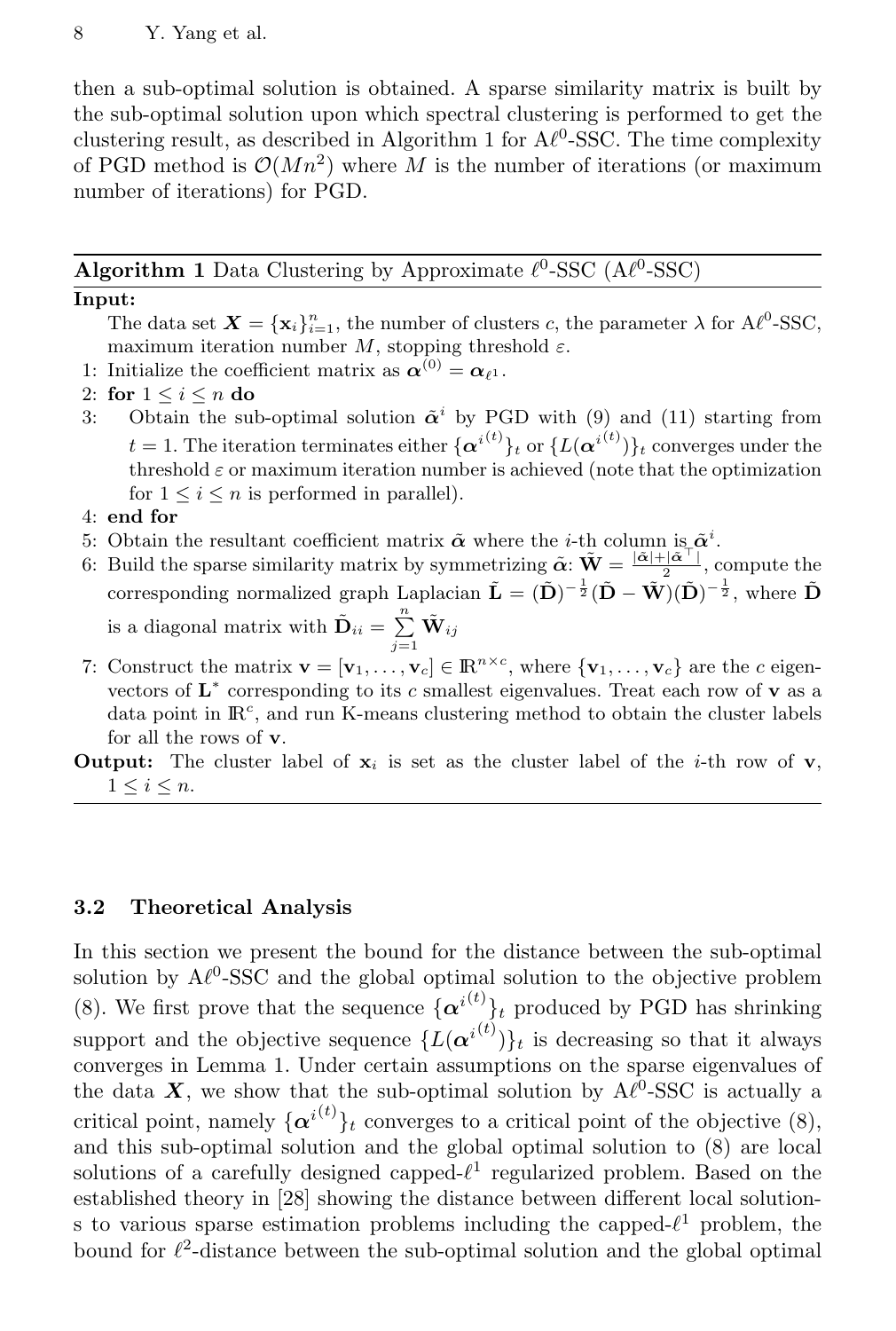solution is presented in Theorem 3, again under the assumption on the sparse eigenvalues of  $X$ . Note that our analysis is valid for all  $1 \leq i \leq n$ .

In the following analysis, we let  $\beta_I$  denote the vector formed by the elements of *β* with indices in **I** when *β* is a vector, or matrix formed by columns of *β* with indices in **I** when  $\beta$  is a matrix. Also, we let  $\mathbf{S}_i = \text{supp}(\boldsymbol{\alpha}^{i(0)})$  and  $|\mathbf{S}_i| = A_i$  for 1 *≤ i ≤ n*.

**Lemma 1** *(Support shrinkage in the proximal iterations and sufficient decrease of the objective)* When  $s > \max\{2A_i, \frac{2(1+\lambda A_i)}{\lambda \tau}\}$ , then the sequence  $\{\alpha^{i(t)}\}_t$  gen*erated by PGD with (9) and (11) satisfies*

$$
\text{supp}(\boldsymbol{\alpha}^{i^{(t)}}) \subseteq \text{supp}(\boldsymbol{\alpha}^{i^{(t-1)}}), t \ge 1
$$
\n(12)

*namely the support of the sequence*  $\{\alpha^{i(t)}\}_t$  *shrinks when the iteration proceeds. Moreover, the sequence of the objective*  $\{L(\boldsymbol{\alpha}^{i(t)})\}_t$  *decreases, and the following inequality holds for*  $t > 1$ *:* 

$$
L(\boldsymbol{\alpha}^{i(t)}) \le L(\boldsymbol{\alpha}^{i(t-1)}) - \frac{(\tau - 1)s}{2} ||\boldsymbol{\alpha}^{i(t)} - \boldsymbol{\alpha}^{i(t-1)}||_2^2
$$
 (13)

*And it follows that the sequence*  $\{L(\boldsymbol{\alpha}^{i^{(t)}})\}_t$  *converges. The above results hold for any*  $1 \leq i \leq n$ *.* 

Before stating Lemma 2, the following definitions are introduced which are essential for our analysis.

**Definition 1** *(Critical points)* Given the non-convex function  $f: \mathbb{R}^n \to \mathbb{R} \cup \mathbb{R}$ *{*+*∞} which is a proper and lower semi-continuous function.*

 $\tilde{\theta}$  *− for a given*  $\mathbf{x} \in \text{dom } f$ *, its Frechet subdifferential of*  $f$  *at*  $\mathbf{x}$ *, denoted by*  $\tilde{\theta} f(x)$ *, is the set of all vectors*  $\mathbf{u} \in \mathbb{R}^n$  *which satisfy* 

$$
\limsup_{\mathbf{y}\neq\mathbf{x},\mathbf{y}\to\mathbf{x}}\frac{f(\mathbf{y})-f(\mathbf{x})-\langle\mathbf{u},\mathbf{y}-\mathbf{x}\rangle}{\|\mathbf{y}-\mathbf{x}\|}\geq 0
$$

**–** *The limiting-subdifferential of f at* **x** *∈* IR*<sup>n</sup>, denoted by written ∂f*(*x*)*, is defined by*

$$
\partial f(x) = \{ \mathbf{u} \in \mathbb{R}^n \colon \exists \mathbf{x}^k \to \mathbf{x}, f(\mathbf{x}^k) \to f(\mathbf{x}), \tilde{\mathbf{u}}^k \in \tilde{\partial} f(\mathbf{x}_k) \to \mathbf{u} \}
$$

*The point* **x** *is a critical point of*  $f$  *if*  $0 \in \partial f(x)$ *.* 

Also, we are considering the following capped- $\ell$ <sup>1</sup> regularized problem, which replaces the noncontinuous  $\ell^0$ -norm with the continuous capped- $\ell^1$  regularization term *R*:

$$
\min_{\boldsymbol{\beta} \in \mathbb{R}^n, \beta_i = 0} L_{\text{capped-}\ell^1}(\boldsymbol{\beta}) = \|\mathbf{x}_i - \mathbf{X}\boldsymbol{\beta}\|_2^2 + \mathbf{R}(\boldsymbol{\beta}; b)
$$
(14)

where  $\mathbf{R}(\boldsymbol{\beta};b) = \sum_{n=1}^{n}$  $\sum_{j=1}^{n} R(\beta_j; b), R(t; b) = \lambda \frac{\min\{|t|, b\}}{b}$  $\frac{f(t), b}{b}$  for some  $b > 0$ . It can be seen

that  $R(t; b)$  approaches the  $\ell^0$ -norm when  $b \to 0+$ .

Now we define the local solution of problem (14).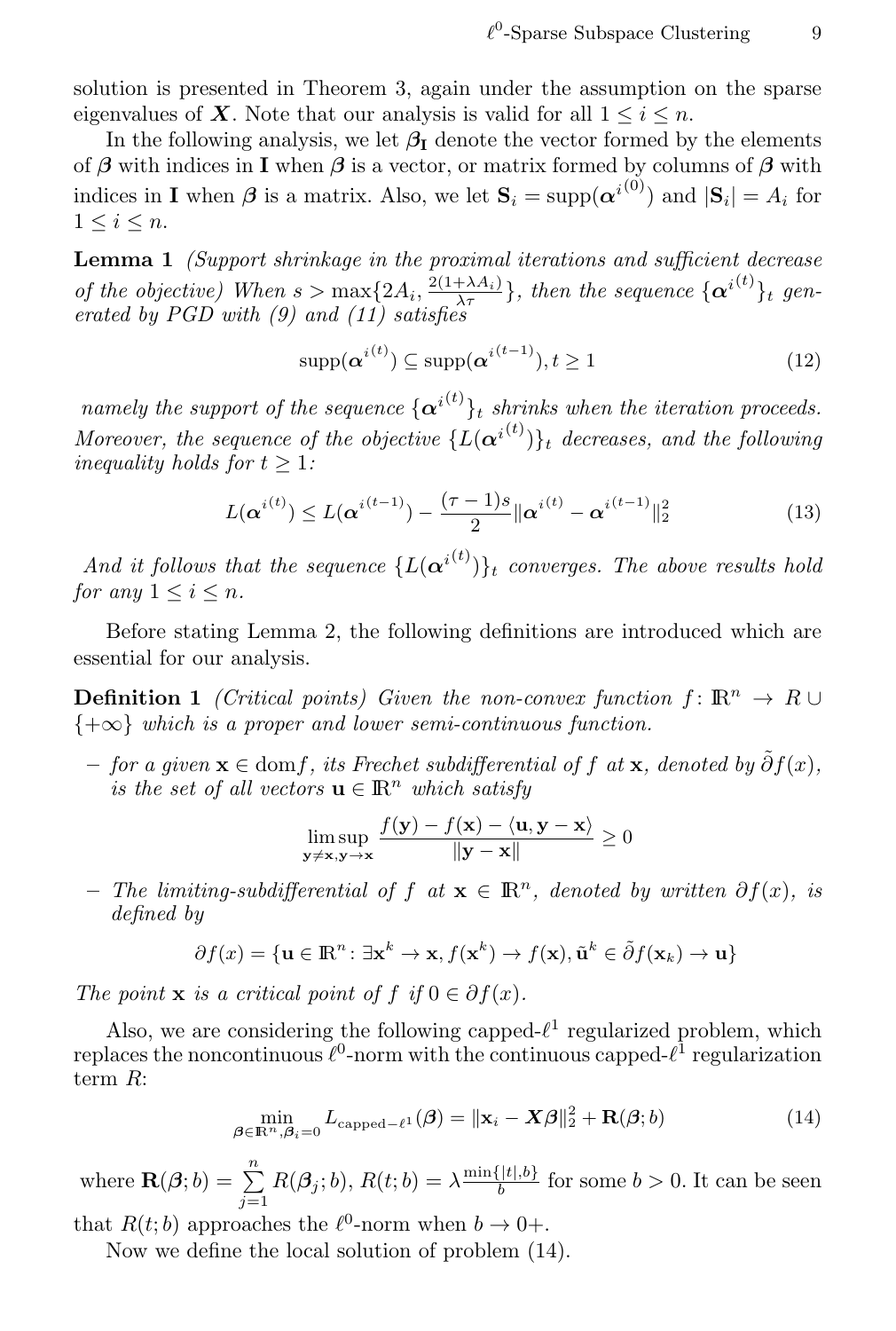**Definition 2** *(Local solution)* A vector  $\tilde{\boldsymbol{\beta}}$  *is a local solution to the problem* (14) *if*

$$
||2\mathbf{X}^{\top}(\mathbf{X}\tilde{\boldsymbol{\beta}} - \mathbf{x}_i) + \dot{\mathbf{R}}(\tilde{\boldsymbol{\beta}};b)||_2 = 0
$$
\n(15)

 $where \ \mathbf{R}(\tilde{\boldsymbol{\beta}};b) = [\dot{R}(\tilde{\boldsymbol{\beta}}_1;b), \dot{R}(\tilde{\boldsymbol{\beta}}_2;b), \dots, \dot{R}(\tilde{\boldsymbol{\beta}}_n;b)]^{\top}.$ 

Note that in the above definition and the following text,  $\dot{R}(t; b)$  can be chosen as any value between the right differential  $\frac{\partial R}{\partial t}(t+;b)$  (or  $R(t+;b)$ ) and left differential  $\frac{\partial R}{\partial t}(t-;b)$  (or  $\dot{R}(t-;b)$ ).

**Definition 3** *(Sparse eigenvalues) The lower and upper sparse eigenvalues of a matrix* **A** *are defined as*

$$
\kappa_{-}(m):=\min_{\|\mathbf{u}\|_{0}\leq m;\|\mathbf{u}\|_{2}=1}\|\mathbf{A}\mathbf{u}\|_{2}^{2}\quad \kappa_{+}(m):=\max_{\|\mathbf{u}\|_{0}\leq m,\|\mathbf{u}\|_{2}=1}\|\mathbf{A}\mathbf{u}\|_{2}^{2}
$$

It is worthwhile mentioning that the sparse eigenvalues are closely related to the Restricted Isometry Property (RIP) [29] used frequently in the compressive sensing literature. Typical RIP requires bounds such as  $\delta_{\tau} + \delta_{2\tau} + \delta_{3\tau} < 1$  or  $\delta_{2\tau}$  *<*  $\sqrt{2}$  *−* 1 [30] for stably recovering the signal from measurements and  $\tau$  is the sparsity of the signal, where  $\delta_{\tau} = \max{\kappa_+(\tau) - 1, 1 - \kappa_-(\tau)}$ . Similar to [28], we use more general conditions on the sparse eigenvalues in this paper (in the sense of not requiring bounds in terms of  $\delta$ ) to obtain theoretical results. In the following text, sparse eigenvalues  $\kappa$ <sub>−</sub> and  $\kappa$ <sub>+</sub> are for the data matrix **X**.

**Definition 4** *(Degree of Nonconvexity of a Regularizer) For*  $\kappa \geq 0$  *and*  $t \in \mathbb{R}$ *, define*

$$
\theta(t,\kappa) := \sup_{s} \{-\text{sgn}(s-t)(\dot{P}(s;b) - \dot{P}(t;b)) - \kappa|s-t|\}
$$

*as the degree of nonconvexity for function*  $P$ *. If*  $\mathbf{u} = (u_1, \dots, u_n)^\top \in \mathbb{R}^n$ ,  $\theta(\mathbf{u}, \kappa) = [\theta(u_1, \kappa), \dots, \theta(u_n, \kappa)].$ 

Note that  $\theta(t,\kappa) = 0$  for convex function *P*.

In the following lemma, we show that the sequences  $\{\alpha^{i(t)}\}_t$  generated by  $A\ell^0$ -SSC converges to a critical point of  $L(\alpha^i)$ , denoted by  $\hat{\alpha}^i$ , under certain assumption on the sparse eigenvalues of *X*. Therefore, the sub-optimal solution by  $A\ell^{\hat{0}}$ -SSC is a critical point of  $L(\alpha^i)$  in this case. Denote by  $\alpha^{i^*}$  the global optimal solution to the  $\ell^0$ -SSC problem(8), and let  $\hat{\mathbf{S}}_i = \text{supp}(\hat{\boldsymbol{\alpha}}^i), \mathbf{S}_i^* = \text{supp}(\hat{\boldsymbol{\alpha}}^*)$ . The following lemma also shows that both  $\hat{\alpha}^i$  and  $\alpha^{i^*}$  are local solutions to the capped- $\ell^1$  regularized problem (14).

**Lemma 2** *For any*  $1 \leq i \leq n$ *, suppose*  $\kappa$ *−*( $A_i$ ) > 0*, then the sequences*  $\{\boldsymbol{\alpha}^{i(t)}\}_{t}$ *generated by PGD with (9) and (11) converges to a critical point of*  $L(\boldsymbol{\alpha}^i)$ , which *is denoted by*  $\hat{\boldsymbol{\alpha}}^i$ *. Moreover, if* 

$$
0 < b < \min\{\min_{j \in \hat{\mathbf{S}}_i} |\hat{\alpha}_j^i|, \frac{\lambda}{\max_{j \notin \hat{\mathbf{S}}_i} |\frac{\partial Q}{\partial \alpha_j^i}|_{\alpha^i = \hat{\alpha}^i}|}, \min_{j \in \mathbf{S}_i^*} |\alpha_j^{i*}|, \frac{\lambda}{\max_{j \notin \mathbf{S}_i^*} |\frac{\partial Q}{\partial \alpha_j^i}|_{\alpha^i = \alpha^{i*}}|}\} (16)
$$

*(if the denominator is* 0,  $\frac{\lambda}{0}$  *is defined to be*  $+\infty$  *in the above inequality), then both*  $\hat{\alpha}^i$  and  $\alpha^{i*}$  are local solutions to the capped- $\ell^1$  regularized problem (14).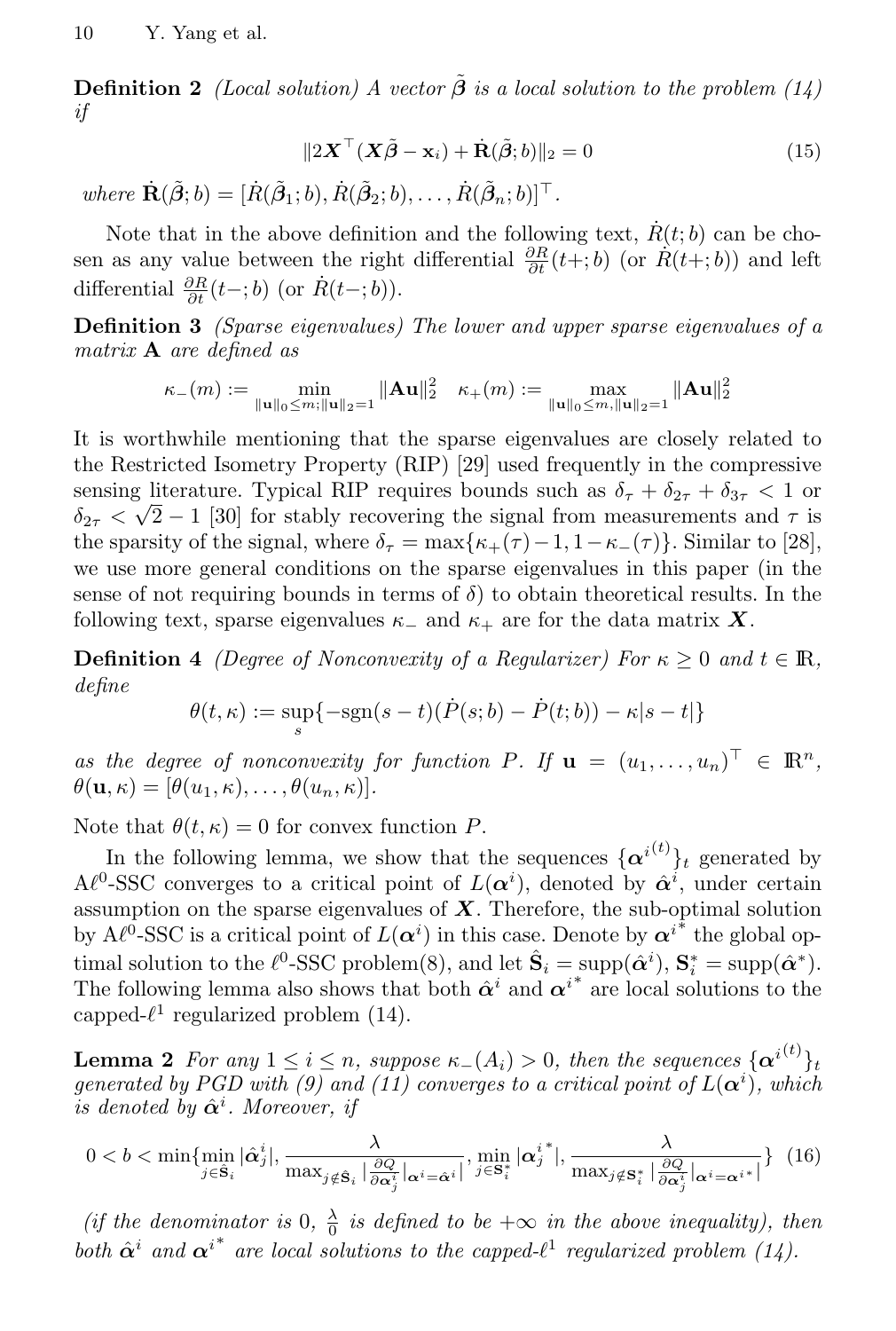Theorem 5 in [28] gives the estimation on the distance between two local solutions of the capped- $\ell^1$  regularized problem. Based on this result, we have the following theorem showing that under assumptions on the sparse eigenvalues of *X*, the sub-optimal solution  $\hat{\alpha}^i$  obtained by  $A\ell^0$ -SSC has bounded  $\ell^2$ -distance to  $\alpha^{i^*}$ , the global optimal solution to the original  $\ell^0$  problem  $(8)$ .

**Theorem 3** *(Sub-optimal solution is close to the global optimal solution) For* any  $1 \leq i \leq n$ , suppose  $\kappa_-(A_i) > 0$  and  $\kappa_-(|\hat{S}_i \cup S_i^*|) > \kappa > 0$ , and b is chosen *according to (16) as in Lemma 2. Then*

$$
\|\mathbf{X}(\hat{\alpha}^{i} - {\alpha}^{i^{*}})\|_{2}^{2} \leq \frac{2\kappa_{-}(|\hat{\mathbf{S}}_{i} \cup \mathbf{S}_{i}^{*}|)}{(\kappa_{-}(|\hat{\mathbf{S}}_{i} \cup \mathbf{S}_{i}^{*}|) - \kappa)^{2}}
$$
\n
$$
\left(\sum_{j \in \hat{\mathbf{S}}_{i}} (\max\{0, \frac{\lambda}{b} - \kappa|\hat{\alpha}_{j}^{i} - b|\})^{2} + |\mathbf{S}_{i}^{*} \setminus \hat{\mathbf{S}}_{i}| (\max\{0, \frac{\lambda}{b} - \kappa b\})^{2}\right)
$$
\n(17)

*In addition,*

$$
\begin{aligned} \|\left(\hat{\alpha}^{i} - \alpha^{i^{*}}\right)\|_{2}^{2} &\leq \frac{2}{\left(\kappa_{-}\left(\left|\hat{\mathbf{S}}_{i} \cup \mathbf{S}_{i}^{*}\right|\right) - \kappa\right)^{2}}\\ &\left(\sum_{j \in \hat{\mathbf{S}}_{i}} \left(\max\{0, \frac{\lambda}{b} - \kappa|\hat{\alpha}_{j}^{i} - b|\}\right)^{2} + \left|\mathbf{S}_{i}^{*} \setminus \hat{\mathbf{S}}_{i}\right| \left(\max\{0, \frac{\lambda}{b} - \kappa b\}\right)^{2}\right) \end{aligned} \tag{18}
$$

**Remark 1** *This result follows from Lemma 2 and Theorem 5 in [28]. The property of support shrinkage in Lemma 1 guarantees that*  $\hat{S}_i \subseteq S_i$ *, indicating that*  $sub-optimal$  solution  $\hat{\alpha}^i$  is sparse, so we can expect that  $|\hat{S}_i \cup S_i^*|$  is reasonably *small. Also note that the bound for distance between the sub-optimal solution and the global optimal solution presented in Theorem 3 does not require typical RIP* conditions. Also, when  $\frac{\lambda}{b} - \kappa |\hat{\alpha}_j^i - b|$  for nonzero  $\hat{\alpha}_j^i$  and  $\frac{\lambda}{b} - \kappa b$  are no greater *than* 0, or they are small positive numbers, the sub-optimal solution  $\hat{\alpha}^i$  is equal *to or very close to the global optimal solution.*

The detailed proofs of the theorems and lemmas in this paper are included in the supplementary document. The theoretical results in this section are mainly derived from the optimization perspective. Due to limited space, we present an additional theorem in the supplementary which applies the bound (18) to show how accurate the sub-optimal solution  $\hat{\alpha}^i$  is from the perspective of subspace-sparse representation, connecting  $A<sup>0</sup>$ -SSC to the correctness of subspace clustering.

| Data Set   Measure |            | <b>KM</b> | -SC - |                                  | SSC SMCESSC-OMP $A\ell^0$ -SSC |        |
|--------------------|------------|-----------|-------|----------------------------------|--------------------------------|--------|
| Ionosphere-        | AC         |           |       | 0.7097 0.7350 0.5128 0.6809      | 0.6353                         | 0.7692 |
|                    | <b>NMI</b> |           |       | [0.1287]0.2155]0.1165]0.0871     | 0.0299                         | 0.2609 |
| Heart              | AC         |           |       | [0.5889] 0.6037] 0.6370] 0.5963  | 0.5519                         | 0.6444 |
|                    | NMI        |           |       | [0.0182] 0.0269] 0.0529] 0.0255] | 0.0058                         | 0.0590 |

**Table 2.** Clustering Results on UCI Ionosphere and Heart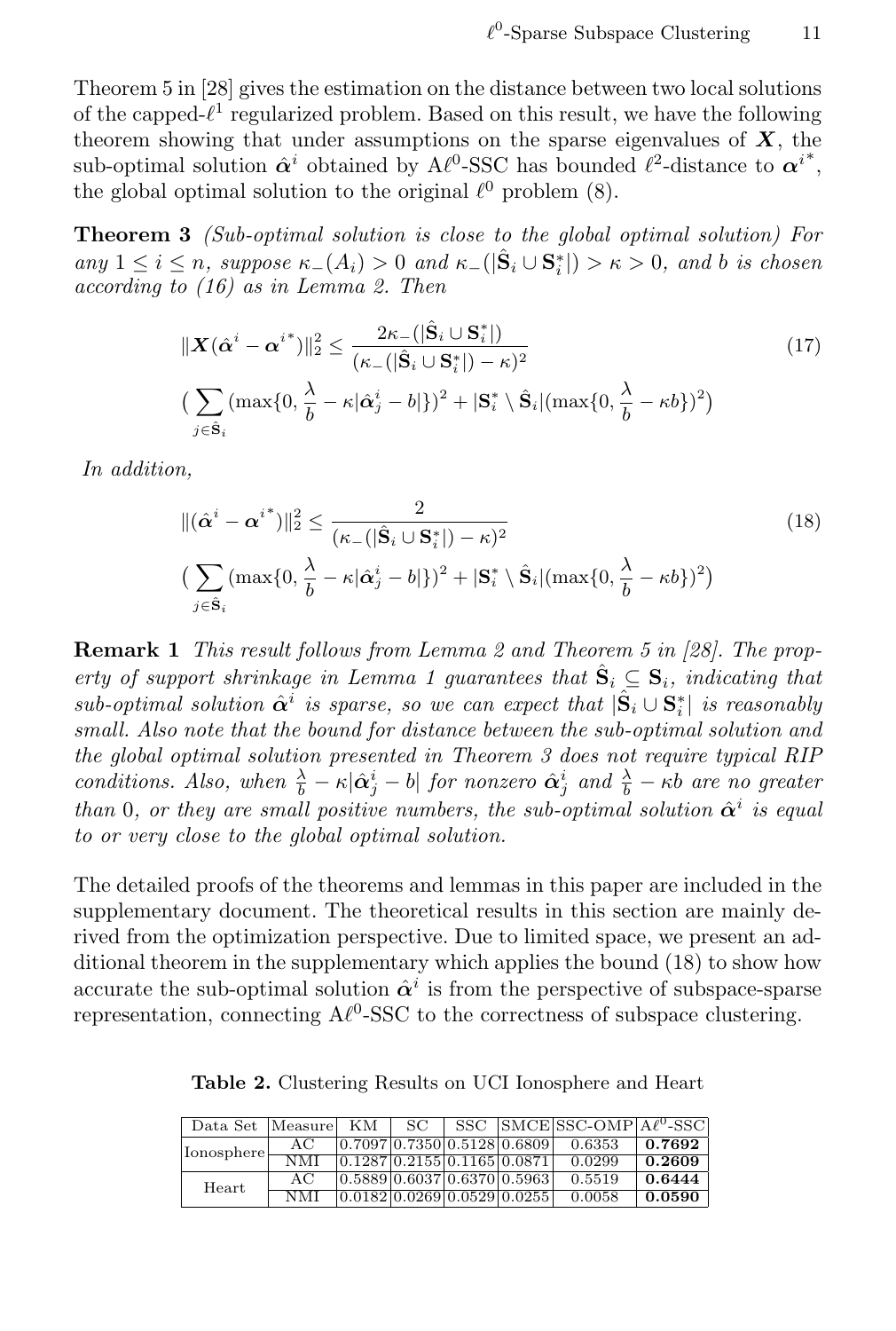**Table 3.** Clustering Results on COIL-20 and COIL-100 Database. *c* in the left column is the cluster number, i.e. the first *c* clusters of the entire data are used for clustering. *c* has the same meaning in Table 4.

| $COLL-20$<br>Clusters<br># | Measure      | ΚM     | SC                   | SSC                  |        | SMCE SSC-OMP | $A\ell^0$ -SSC |
|----------------------------|--------------|--------|----------------------|----------------------|--------|--------------|----------------|
| $c = 4$                    | AC           | 0.6632 |                      | $0.6701$ 1.0000      | 0.7639 | 0.9271       | 1.0000         |
|                            | <b>NMI</b>   | 0.5106 | 0.5455 1.0000        |                      | 0.6741 | 0.8397       | 1.0000         |
|                            | AC           | 0.5130 |                      | $0.4462 \mid 0.7986$ | 0.5365 | 0.6753       | 0.9705         |
| $c = 8$                    | NMI          | 0.5354 | 0.4947 0.8950        |                      | 0.6786 | 0.7656       | 0.9638         |
| $c = 12$                   | AC           | 0.5885 | 0.496510.7697        |                      | 0.6806 | 0.5475       | 0.8310         |
|                            | <b>NMI</b>   | 0.6707 | 0.609610.8960        |                      | 0.8066 | 0.6316       | 0.9149         |
| $c = 16$                   | AC           | 0.6579 |                      | 0.4271 0.8273        | 0.7622 | 0.3481       | 0.9002         |
|                            | NMI          | 0.7555 | 0.603110.9301        |                      | 0.8730 | 0.4520       | 0.9552         |
| $c = 20$                   | AC           | 0.6554 |                      | 0.4278 0.7854        | 0.7549 | 0.3389       | 0.8472         |
|                            | <b>NMI</b>   | 0.7630 |                      | 0.6217] 0.9148       | 0.8754 | 0.4853       | 0.9428         |
|                            |              |        |                      |                      |        |              |                |
| $COLL-100$                 |              |        |                      |                      |        |              |                |
| Clusters<br>#              | Measurel     | ΚM     | SC                   | SSC                  |        | SMCE SSC-OMP | $A\ell^0$ -SSC |
|                            | AC           |        | 0.5850 0.4514 0.5757 |                      | 0.6208 | 0.4243       | 0.9264         |
| $c = 20$                   | NMI          | 0.7456 |                      | 0.670010.7980        | 0.7993 | 0.5258       | 0.9681         |
|                            | AC           | 0.5791 |                      | 0.4139 0.5934        | 0.6038 | 0.2340       | 0.8472         |
| $c = 40$                   | <b>NMI</b>   | 0.7691 |                      | 0.6681 0.7962        | 0.7918 | 0.4378       | 0.9471         |
|                            | AC           | 0.5371 |                      | 0.3389 0.5657        | 0.5887 | 0.1905       | 0.8326         |
| $c = 60$                   | $_{\rm NMI}$ | 0.7622 | $0.6343 \, 0.8162$   |                      | 0.7973 | 0.3690       | 0.9352         |
|                            | AC           | 0.5048 | 0.3115 0.5271        |                      | 0.5835 | 0.2247       | 0.7899         |
| $c = 80$                   | <b>NMI</b>   | 0.7474 |                      | 0.6088 0.8006        | 0.8006 | 0.4173       | 0.9218         |
| $c = 100$                  | AC           | 0.4996 | $0.2835 \mid 0.5275$ |                      | 0.5639 | 0.1667       | 0.7683         |

**Table 4.** Clustering Results on the Extended Yale Face Database B.

| $\operatorname{Yale-B}$<br># Clusters | Measure    | <b>KM</b> | SC                           | <b>SSC</b> |                                                    | $ SMCE SSC-OMP A\ell^0-SSC $ |        |
|---------------------------------------|------------|-----------|------------------------------|------------|----------------------------------------------------|------------------------------|--------|
| $c = 10$                              | AC         |           |                              |            | 0.1782 0.1922 0.7580 0.3672                        | 0.7375                       | 0.8406 |
|                                       | NMI        |           |                              |            | 0.0897 0.1310 0.7380 0.3266                        | 0.7468                       | 0.7695 |
| $c = 15$                              | AC         |           | 0.1554 0.1706 0.7620 0.3761  |            |                                                    | 0.7532                       | 0.7987 |
|                                       | NMI        |           |                              |            | [0.1083]0.1390]0.7590]0.3593                       | 0.7943                       | 0.8183 |
| $c = 20$                              | AC         |           |                              |            | 0.1200 0.1466 0.7930 0.3526                        | 0.7813                       | 0.8273 |
|                                       | NMI        |           | 10.087210.118310.786010.3771 |            |                                                    | 0.8172                       | 0.8429 |
| $c = 30$                              | AC         |           |                              |            | [0.1096] 0.1209] 0.8210] 0.3470                    | 0.7156                       | 0.8633 |
|                                       | NΜI        |           |                              |            | 0.1159 0.1338 0.8030 0.3927                        | 0.7260                       | 0.8762 |
| $c = 38$                              | AC         |           |                              |            | $0.0954 \times 0.1077 \times 0.7850 \times 0.3293$ | 0.6529                       | 0.8480 |
|                                       | <b>NMI</b> |           | 0.1258 0.1485 0.7760 0.3812  |            |                                                    | 0.7024                       | 0.8612 |

# **4 Experimental Results**

The superior clustering performance of  $A\ell^0$ -SSC is demonstrated in this section with extensive experimental results. Two measures are used to evaluate the performance of the clustering methods, i.e. the Accuracy (AC) and the Normalized Mutual Information(NMI) [31]. We compare our Al<sup>0</sup>-SSC to K-means (K-M), Spectral Clustering (SC), SSC, Sparse Manifold Clustering and Embedding  $(SMCE)$  [12].  $A\ell^0$ -SSC is also compared to SSC-OMP to show the advantage of the proposed PGD in the previous sections. By adjusting the parameters, SSC and  $\ell^1$ -graph solve almost the same problem and generate equivalent results, so we report their performance under the same name SSC.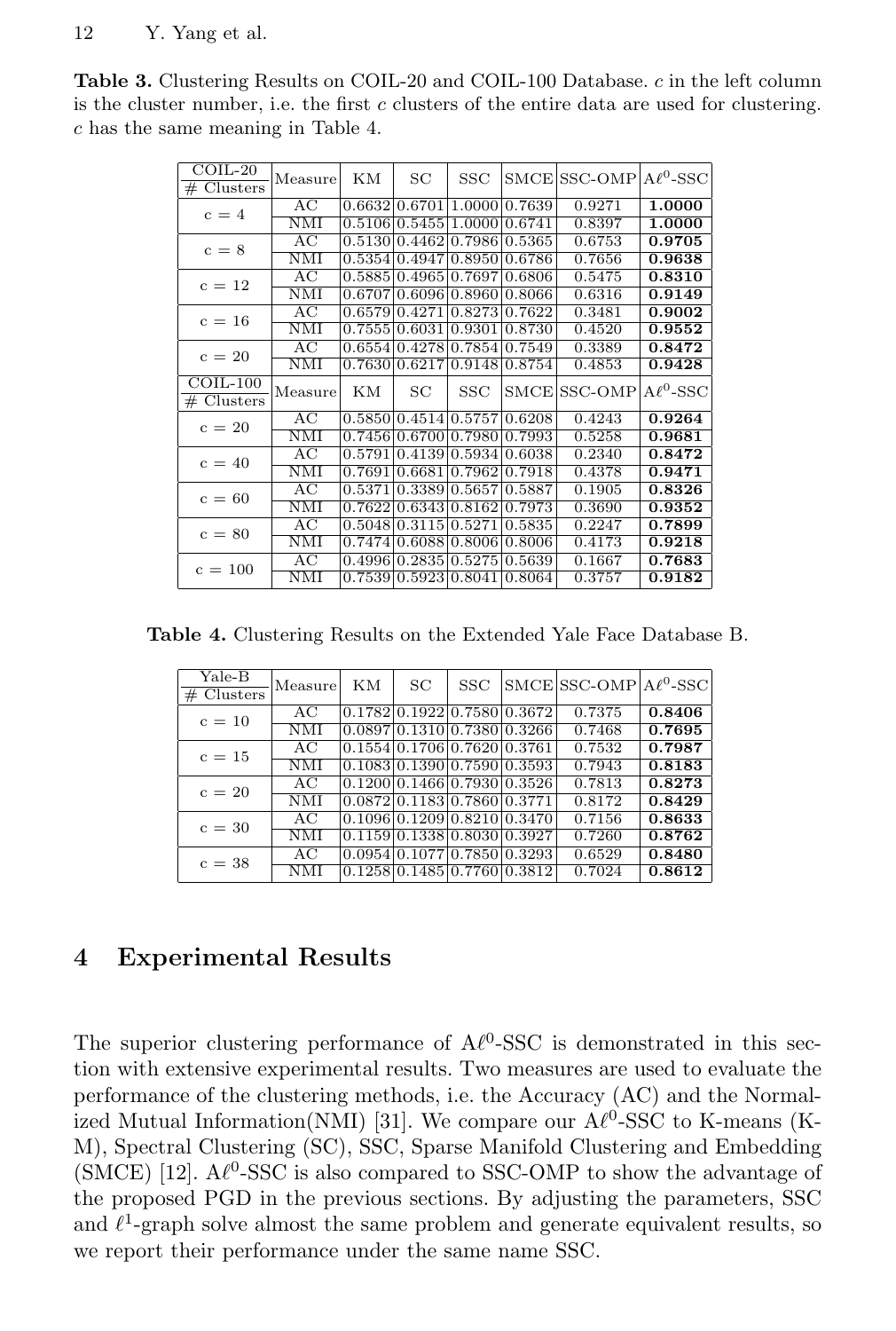**Table 5.** Clustering Results on UMIST Face, CMU PIE, AR Face, CMU Multi-PIE and Georgia Tech Face database. Note that the CMU Multi-PIE contains the facial images captured in four sessions (S1 to S4).

| Data                                                                                                                        | Measure          | KМ     | SС     | $_{\rm SSC}$         |        | SMCE SSC-OMP | $A\ell^0$ -SSC |  |
|-----------------------------------------------------------------------------------------------------------------------------|------------------|--------|--------|----------------------|--------|--------------|----------------|--|
| <b>UMIST</b> Face                                                                                                           | AC               | 0.4275 | 0.4052 | 0.4904               | 0.4487 | 0.4835       | 0.6730         |  |
|                                                                                                                             | NMI              | 0.6426 | 0.6159 | 0.6885               | 0.6696 | 0.6310       | 0.7924         |  |
| <b>CMU PIE</b>                                                                                                              | АC               | 0.0845 | 0.0729 | 0.2287               | 0.1733 | 0.0821       | 0.2591         |  |
|                                                                                                                             | NMI              | 0.1884 | 0.1789 | 0.3659               | 0.3343 | 0.1494       | 0.4435         |  |
| AR Face                                                                                                                     | AС               | 0.2752 |        | 0.295710.5914        | 0.3543 | 0.4229       | 0.6086         |  |
|                                                                                                                             | NMI              | 0.5941 |        | 0.6248 0.8060 0.6573 |        | 0.6835       | 0.8117         |  |
| MPIE S1                                                                                                                     | AC               | 0.1164 |        | 0.128510.58921       | 0.1721 | 0.1695       | 0.6741         |  |
|                                                                                                                             | NMI              | 0.5049 |        | 0.5292 0.7653        | 0.5514 | 0.3395       | 0.8622         |  |
| MPIE S2                                                                                                                     | АC               | 0.1315 | 0.1410 | 0.6994               | 0.1898 | 0.2093       | 0.7527         |  |
|                                                                                                                             | NMI              | 0.4834 | 0.5128 | 0.8149               | 0.5293 | 0.4292       | 0.8939         |  |
| MPIE S3                                                                                                                     | AC               | 0.1291 |        | 0.1459 0.6316        | 0.1856 | 0.1787       | 0.7050         |  |
|                                                                                                                             | NMI              | 0.4811 |        | 0.5185 0.7858 0.5155 |        | 0.3415       | 0.8750         |  |
| MPIE S4                                                                                                                     | AC               | 0.1308 |        | 0.1463 0.6803        | 0.1823 | 0.1680       | 0.7246         |  |
|                                                                                                                             | NMI              | 0.4866 |        | 0.528010.80631       | 0.5294 | 0.3345       | 0.8837         |  |
| Georgia Face                                                                                                                | AC               | 0.4987 |        | 0.5187 0.5413        | 0.6053 | 0.4733       | 0.6187         |  |
|                                                                                                                             | NMI              | 0.6856 | 0.7014 | 0.6968               | 0.7394 | 0.6622       | 0.7400         |  |
|                                                                                                                             |                  |        |        |                      |        |              |                |  |
| Accuracy w.r.t. $\lambda$ on the Extended Yale Face Database B<br>NMI w.r.t. $\lambda$ on the Extended Yale Face Database B |                  |        |        |                      |        |              |                |  |
| 0.91                                                                                                                        | 0.9 <sub>0</sub> |        |        |                      |        |              |                |  |



**Fig. 1.** Clustering performance with different values of  $\lambda$ , i.e. the weight for the  $\ell^0$ norm, on the Extended Yale Face Database B. Left: Accuracy; Right: NMI. Note that the performance of SSC does not vary with  $\lambda$  since its weighting parameter for the  $\ell^1$ -norm is chosen from [0.1, 1] for the best performance.

#### **4.1 Clustering on UCI Data**

In this subsection, we conduct experiments on the Ionosphere and Heart data from UCI machine learning repository [32], revealing the performance of  $A\ell^0$ -SSC on general machine learning data. The Ionosphere data contains 351 points of dimensionality 34. The Heart data contains 270 points of dimensionality 13. The clustering results on the two data sets are shown in Table 2.

### **4.2 Clustering On COIL-20 and COIL-100 Database**

COIL-20 Database has 1440 images of 20 objects in which the background has been removed, and the size of each image is 32*×*32, so the dimension of this data is 1024. COIL-100 Database contains 100 objects with 72 images of size 32 *×* 32 for each object. The images of each object were taken 5 degrees apart when the object was rotated on a turntable. The clustering results on these two data sets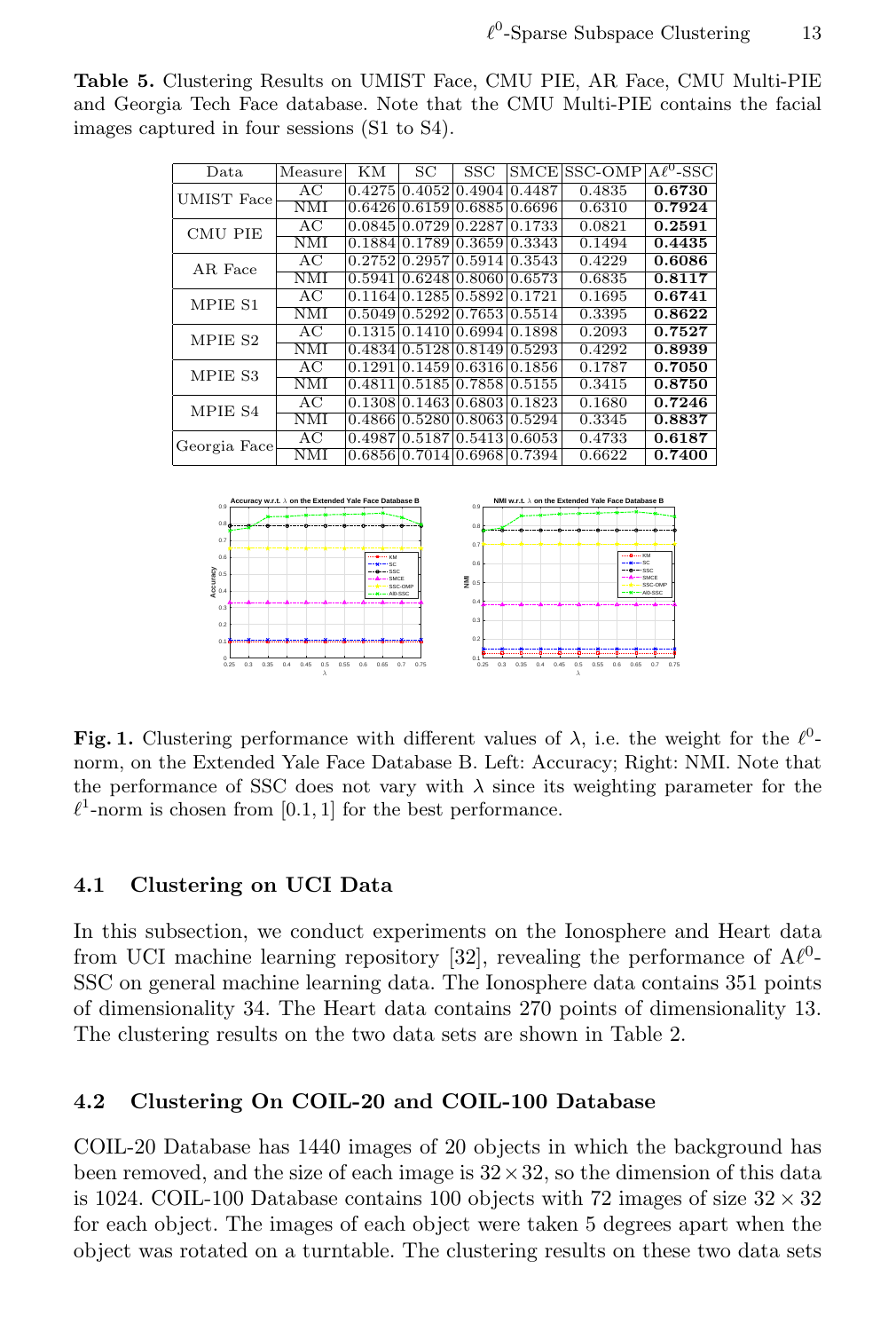are shown in Table 3. We observe that  $A\ell^0$ -SSC performs consistently better than all other competing methods. On COIL-100 Database, SMCE renders slightly better results than SSC on the entire data due to its capability of modeling non-linear manifolds.

### **4.3 Clustering On Extended Yale Face Database B and More Face Data Sets**

The Extended Yale Face Database B contains face images for 38 subjects with 64 frontal face images taken under different illuminations for each subject. The clustering results are shown in Table 4. We can see that  $A\ell^0$ -SSC achieves significantly better clustering result than SSC, which is the second best method on this data. We demonstrate more experimental results on UMIST Face, CMU PIE, AR Face, CMU Multi-PIE and Georgia Tech Face Database in Table 5, and the used data sets are introduced at http://www.face-rec.org/databases/.

### **4.4 Parameter Setting**

 $\lambda$  is usually set to 0.5 for  $A\ell^0$ -SSC, with the maximum iteration number  $M = 100$ and the stopping threshold  $\varepsilon = 10^{-6}$ . We observe that the average number of non-zero elements of the sparse code generated by  $A\ell^0$ -SSC is around 3 for most data sets. In SSC-OMP, *∥α<sup>i</sup>∥*<sup>0</sup> is tuned to control the sparsity of the generated sparse codes such that the aforementioned average number of non-zero elements of the sparse code matches that of  $A\ell^0$ -SSC. For SSC, the weighting parameter for the  $\ell^1$ -norm has the default value of 0.1. For all the methods that use spectral clustering to obtain the clustering results, K-meas are performed multiple times and the data partition with minimum distortion is taken as the final result.

We investigate how the clustering performance on the Extended Yale Face Database B changes by varying the weighting parameter  $\lambda$  for  $A\ell^0$ -SSC, and illustrate the result in Figure 1. The parameter sensitivity result on COIL-20 Database is presented in the supplementary document. We observe that the performance of  $A\ell^0$ -SSC is much better than other algorithms over a relatively large range of  $\lambda$ , revealing the robustness of our algorithm with respect to the weighting parameter *λ*.

# **5 Conclusion**

We propose a novel  $A\ell^0$ -SSC for data clustering under the principle of  $\ell^0$ -induced sparse subspace clustering  $(\ell^0\text{-SSC})$ . Compared to the existing sparse subspace clustering methods, *ℓ* 0 -SSC features *ℓ* 0 -induced almost surely subspace-sparse representation under milder assumptions on the subspaces and random data generation. A $\ell^0$ -SSC uses proximal gradient descent to solve the optimization problem of  $\ell^0$ -SSC and obtain a sub-optimal solution with theoretical guarantee. Extensive experimental results on various real data sets demonstrate the effectiveness and superiority of  $A\ell^0$ -SSC over other competing methods.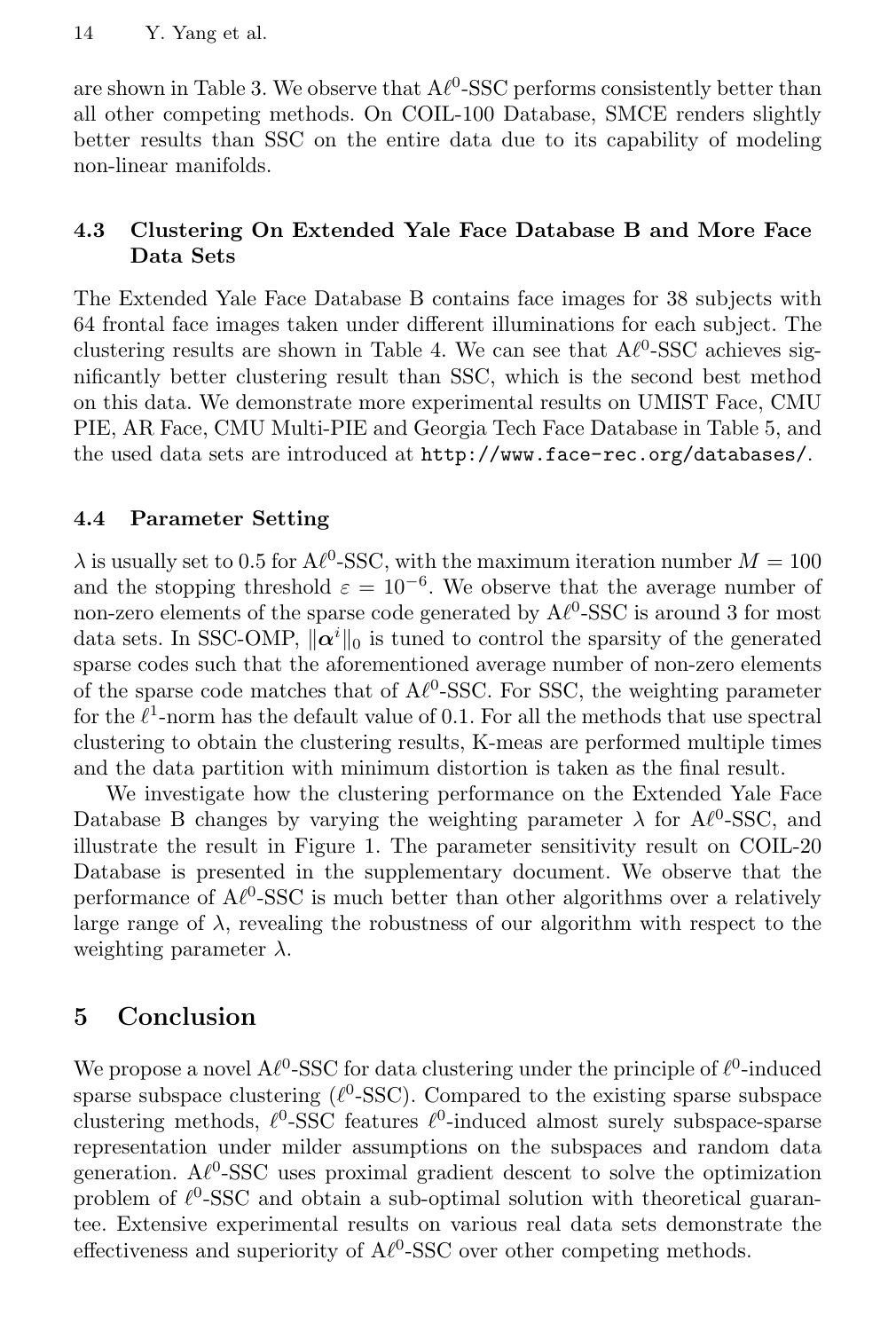## **References**

- 1. Elhamifar, E., Vidal, R.: Sparse subspace clustering: Algorithm, theory, and applications. IEEE Trans. Pattern Anal. Mach. Intell. **35**(11) (2013) 2765–2781
- 2. Vidal, R.: Subspace clustering. Signal Processing Magazine, IEEE **28**(2) (March 2011) 52–68
- 3. Ng, A.Y., Jordan, M.I., Weiss, Y.: On spectral clustering: Analysis and an algorithm. In: NIPS. (2001) 849–856
- 4. Liu, G., Lin, Z., Yu, Y.: Robust subspace segmentation by low-rank representation. In: Proceedings of the 27th International Conference on Machine Learning (ICML-10), June 21-24, 2010, Haifa, Israel. (2010) 663–670
- 5. Liu, G., Lin, Z., Yan, S., Sun, J., Yu, Y., Ma, Y.: Robust recovery of subspace structures by low-rank representation. IEEE Trans. Pattern Anal. Mach. Intell. **35**(1) (January 2013) 171–184
- 6. Park, D., Caramanis, C., Sanghavi, S.: Greedy subspace clustering. In: Advances in Neural Information Processing Systems 27: Annual Conference on Neural Information Processing Systems 2014, December 8-13 2014, Montreal, Quebec, Canada. (2014) 2753–2761
- 7. Wang, Y.X., Xu, H., Leng, C.: Provable subspace clustering: When lrr meets ssc. In Burges, C., Bottou, L., Welling, M., Ghahramani, Z., Weinberger, K., eds.: Advances in Neural Information Processing Systems 26. Curran Associates, Inc. (2013) 64–72
- 8. Soltanolkotabi, M., Cands, E.J.: A geometric analysis of subspace clustering with outliers. Ann. Statist. **40**(4) (08 2012) 2195–2238
- 9. Wang, Y., Xu, H.: Noisy sparse subspace clustering. In: Proceedings of the 30th International Conference on Machine Learning, ICML 2013, Atlanta, GA, USA, 16-21 June 2013. (2013) 89–97
- 10. Yan, S., Wang, H.: Semi-supervised learning by sparse representation. In: SDM. (2009) 792–801
- 11. Cheng, B., Yang, J., Yan, S., Fu, Y., Huang, T.S.: Learning with l1-graph for image analysis. IEEE Transactions on Image Processing **19**(4) (2010) 858–866
- 12. Elhamifar, E., Vidal, R.: Sparse manifold clustering and embedding. In: NIPS. (2011) 55–63
- 13. Yang, Y., Wang, Z., Yang, J., Han, J., Huang, T.: Regularized l1-graph for data clustering. In: Proceedings of the British Machine Vision Conference, BMVA Press (2014)
- 14. Yang, Y., Wang, Z., Yang, J., Wang, J., Chang, S., Huang, T.S.: Data clustering by laplacian regularized l1-graph. In: Proceedings of the Twenty-Eighth AAAI Conference on Artificial Intelligence, July 27 -31, 2014, Québec City, Québec, Canada. (2014) 3148–3149
- 15. Peng, X., Yi, Z., Tang, H.: Robust subspace clustering via thresholding ridge regression. In: AAAI Conference on Artificial Intelligence (AAAI), AAAI (2015) 3827–3833
- 16. Jenatton, R., Mairal, J., Bach, F.R., Obozinski, G.R.: Proximal methods for sparse hierarchical dictionary learning. In: Proceedings of the 27th International Conference on Machine Learning (ICML-10). (2010) 487–494
- 17. Mairal, J., Bach, F., Ponce, J., Sapiro, G.: Online learning for matrix factorization and sparse coding. J. Mach. Learn. Res. **11** (March 2010) 19–60
- 18. Mairal, J., Bach, F.R., Ponce, J., Sapiro, G., Zisserman, A.: Supervised dictionary learning. In: Advances in Neural Information Processing Systems 21, Proceedings